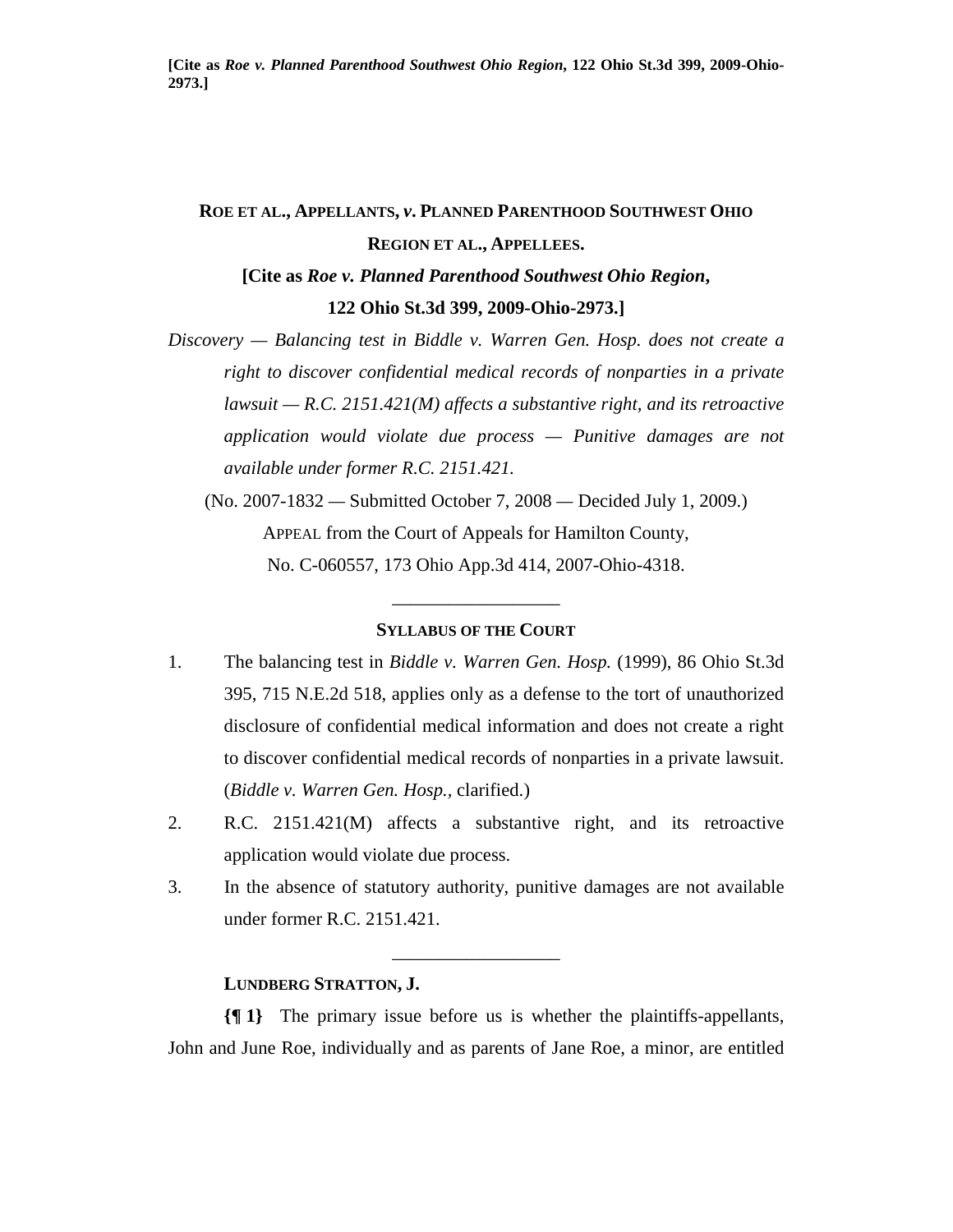to discover confidential abuse reports and medical records of nonparties in a private action for damages. A related predicate issue is whether a plaintiff is entitled to seek punitive damages for a breach of the duty to report suspected child abuse under former R.C. 2151.421, 2006 Sub.S.B. No. 238.

**{¶ 2}** The confidential abuse reports and medical records at issue are privileged from disclosure per R.C. 2317.02 and former 2151.421(H)(1). Redaction of personal, identifying information does not remove the privileged status of the records. Therefore, the reports and medical records are not subject to discovery pursuant to Civ.R.  $26(B)(1)$ .

**{¶ 3}** We hold that the balancing test in *Biddle v. Warren Gen. Hosp.*  (1999), 86 Ohio St.3d 395, 715 N.E.2d 518, applies only as a defense to the tort of unauthorized disclosure of confidential medical information and does not create a right to discover confidential medical records of nonparties in a private lawsuit.

**{¶ 4}** In addition, we also hold that R.C. 2151.421(M) affects a substantive right and its retroactive application would violate due process and that, in the absence of statutory authority, there is no right to recover punitive damages under former R.C. 2151.421. Therefore, albeit for different reasons, we affirm the judgment of the court of appeals.

#### **Facts and Procedural History**

**{¶ 5}** The Roes filed this action against Planned Parenthood Southwest Ohio Region and others (collectively, "Planned Parenthood") alleging that Planned Parenthood illegally performed an abortion on their 14-year-old daughter, Jane. The Roes alleged that Planned Parenthood failed to notify them or to secure their consent in advance of the procedure and failed to obtain Jane's informed consent to the procedure in violation of R.C. 2919.121, 2919.12, and 2317.56. The Roes also alleged that Planned Parenthood breached its duty to report suspected child abuse of Jane in violation of former R.C. 2151.421. The plaintiffs sought compensatory and punitive damages and injunctive relief.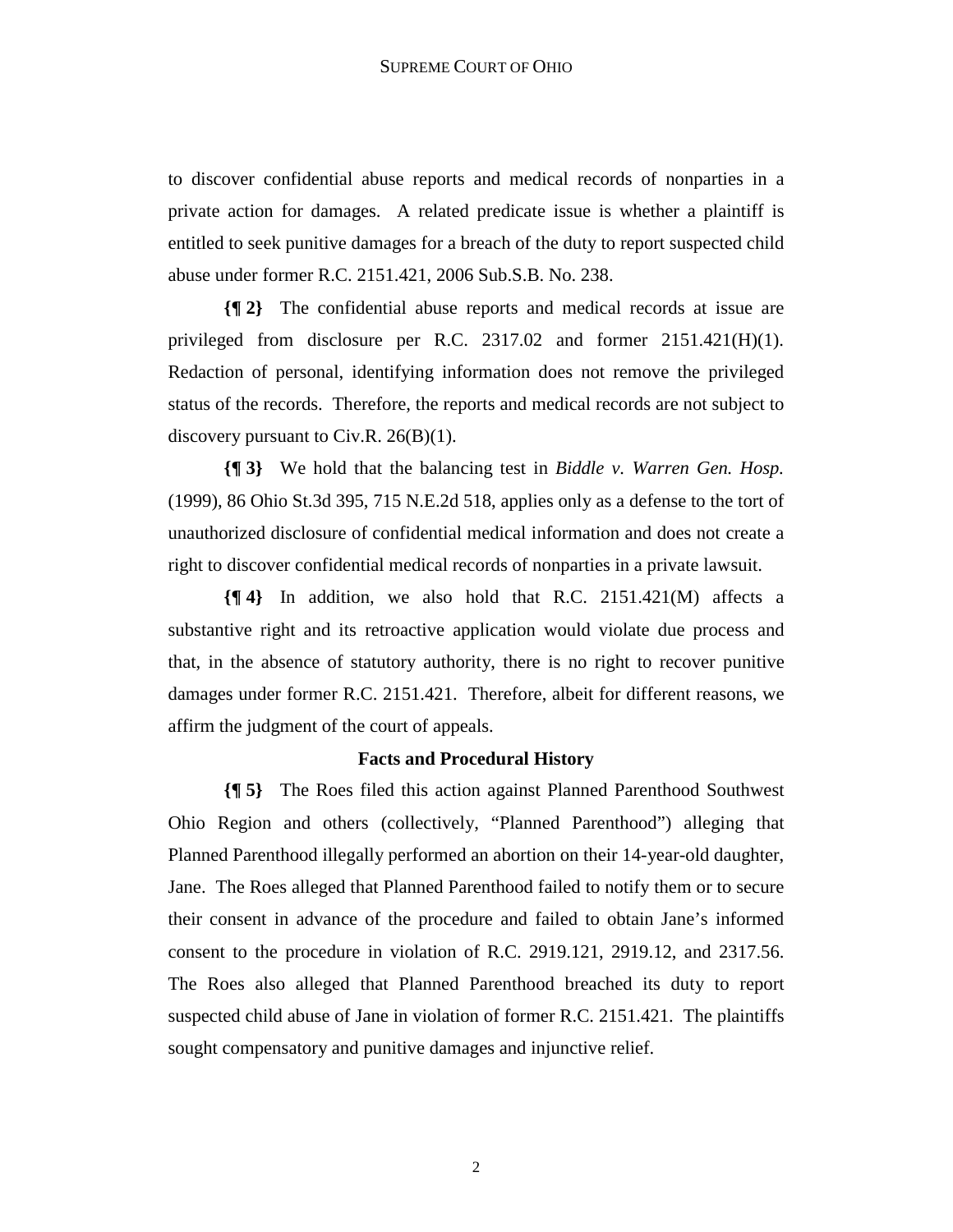**{¶ 6}** In the fall of 2003, when Jane was 13 and in the eighth grade, she began a sexual relationship with her 21-year-old soccer coach, John Haller. In March 2004, Jane discovered that she was pregnant and told Haller. Haller convinced Jane to have an abortion. He called Planned Parenthood and attempted to schedule an abortion for her. Planned Parenthood told Haller that he could not schedule the procedure and that Jane would have to make the appointment. After this conversation, Haller told Jane to schedule it, and he also instructed her that if asked to provide a parent's telephone number, she should give Planned Parenthood his cell phone number in lieu of her father's phone number.

**{¶ 7}** Jane called Planned Parenthood and told an employee that she was 14 years old and that her parents could not accompany her. She asked whether her "stepbrother" could come with her. The employee asked whether Jane's parents knew about her pregnancy. Jane lied and told the employee that one or both of her parents knew. In fact, neither knew. Jane gave the employee her father's correct name and address, but she lied twice more, telling the employee that her father did not have a home phone number and then giving Haller's cell phone number as her father's phone number.

**{¶ 8}** Planned Parenthood scheduled the abortion for March 30, 2004. The employee told Jane that someone would have to stop at Planned Parenthood to pick up an information packet but that Jane did not have to personally retrieve the packet. Sometime before the procedure, Haller picked up the information packet for Jane.

**{¶ 9}** The Roes alleged that they do not know whether Planned Parenthood called or attempted to call the cell phone that belonged to Haller or, if it did, whether Planned Parenthood ever spoke to Haller. Planned Parenthood, on the other hand, presented evidence at a hearing that Jane had admitted that Planned Parenthood had called Haller's cell phone number and that Haller had pretended to be Jane's father and had authorized the procedure.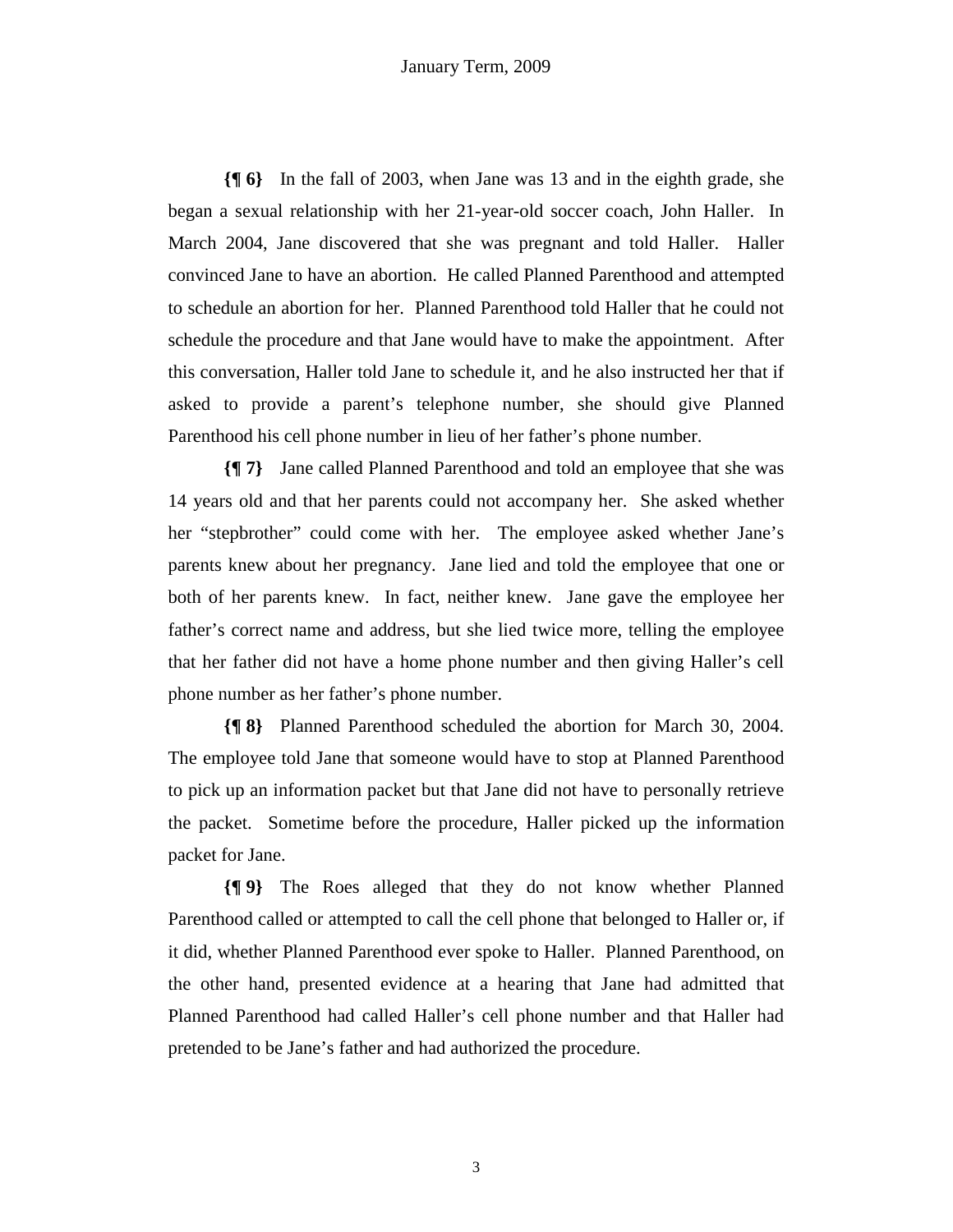**{¶ 10}** Planned Parenthood also produced the parental-notification form filled out by the doctor who performed the procedure. The form indicated that the doctor had telephonically notified parent John Roe that Jane Roe was scheduled for an abortion at Planned Parenthood "no sooner than 24 hours from the time" the notice was given.

**{¶ 11}** Haller drove Jane to the clinic on the day of the procedure. When they arrived, a Planned Parenthood employee requested identification. Jane presented her school-identification card, and Haller provided his Ohio driver's license. They submitted the forms that Jane had filled out to an employee, who noted that Jane Roe's "brother John — [was] here today." Haller paid with a credit card.

**{¶ 12}** Before the procedure, Jane signed a form that set forth the nature and purpose of, and the medical risks associated with, the procedure. One form she signed stated that Planned Parenthood had met its statutory obligation to obtain the patient's informed consent. The Roes alleged that even if Jane had been fully informed, her age and emotional state precluded her from comprehending and understanding the risks associated with the procedure. The Roes also alleged that Jane's consent had not been given in a knowing, voluntary, or intelligent manner and that it had been procured under duress and coercion.

**{¶ 13}** Haller ended the relationship soon afterward. After the breakup, a teacher overheard an argument between Jane and Haller's sister, a classmate of Jane's, about Haller and his relationship with Jane, including references to Jane's sexual relationship with Haller. The teacher reported the suspected sexual abuse to the police. After a criminal investigation, Haller was convicted of seven counts of sexual battery. A criminal investigation was also conducted into Planned Parenthood's culpability, but the Hamilton County prosecutor did not prosecute Planned Parenthood for any statutory violation.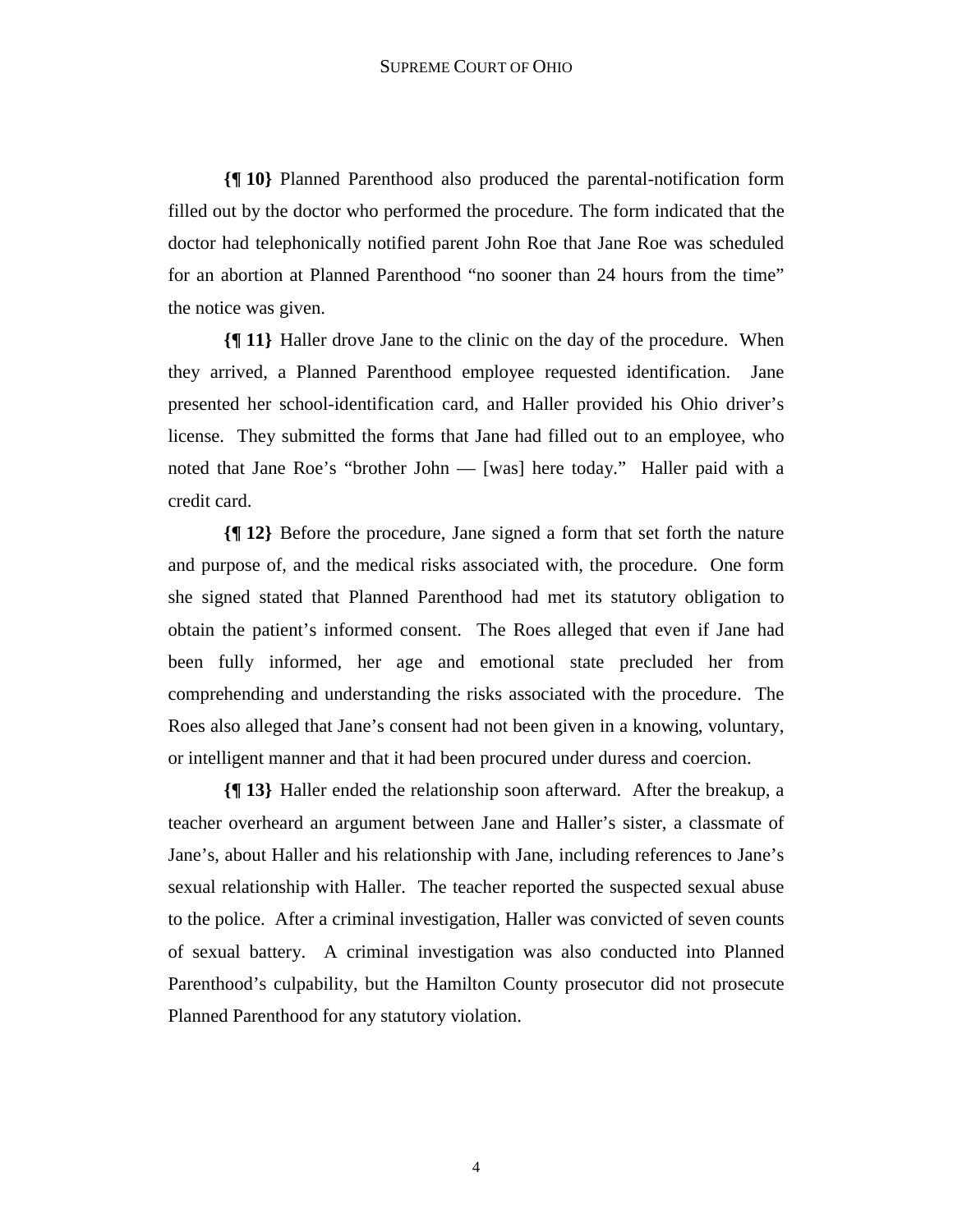**{¶ 14}** After the Roes filed their lawsuit, they sought discovery from Planned Parenthood, including any reports of abuse made pursuant to R.C. 2151.421 and the medical records of nonparty minors who had been patients at Planned Parenthood during a ten-year period. Planned Parenthood produced Jane's medical records but refused to provide the confidential records of nonparties on the basis of the physician-patient privilege.

**{¶ 15}** The plaintiffs moved to compel discovery. Planned Parenthood moved for a protective order to prevent disclosure. The trial court followed *Richards v. Kerlakian*, 162 Ohio App.3d 823, 2005-Ohio-4414, 835 N.E.2d 768, ¶ 5, which cited *Biddle* for the proposition that confidential information may be discoverable to further a countervailing interest that outweighs the nonparty patient's interest in confidentiality.

**{¶ 16}** The trial court concluded that the Roes had a "tremendous interest" in the requested documents and that their need for the information outweighed the nonparty patients' interest in maintaining the confidentiality of their records. The court ordered all patient-identifying information redacted from the records produced. The court granted the plaintiffs' motion to compel and overruled the defendants' motion for a protective order. The court did not specifically analyze the claims for punitive damages.

**{¶ 17}** The court of appeals reversed. *Roe v. Planned Parenthood Southwest Ohio Region*, 173 Ohio App.3d 414, 2007-Ohio-4318, 878 N.E.2d 1061. The appellate court, citing both *Biddle* and *Richards* for the proposition that "only where the privileged information is necessary to further or protect a countervailing interest is disclosure proper," concluded that the confidential abuse reports and medical records of nonparties were not necessary to the Roes' case and, even if tenuously necessary, the potential invasion of the privacy rights of the nonparties outweighed the probative value of the records to this case. Id. at ¶ 34, 42-44. The court concluded that R.C. 2151.421, which imposes the duty to report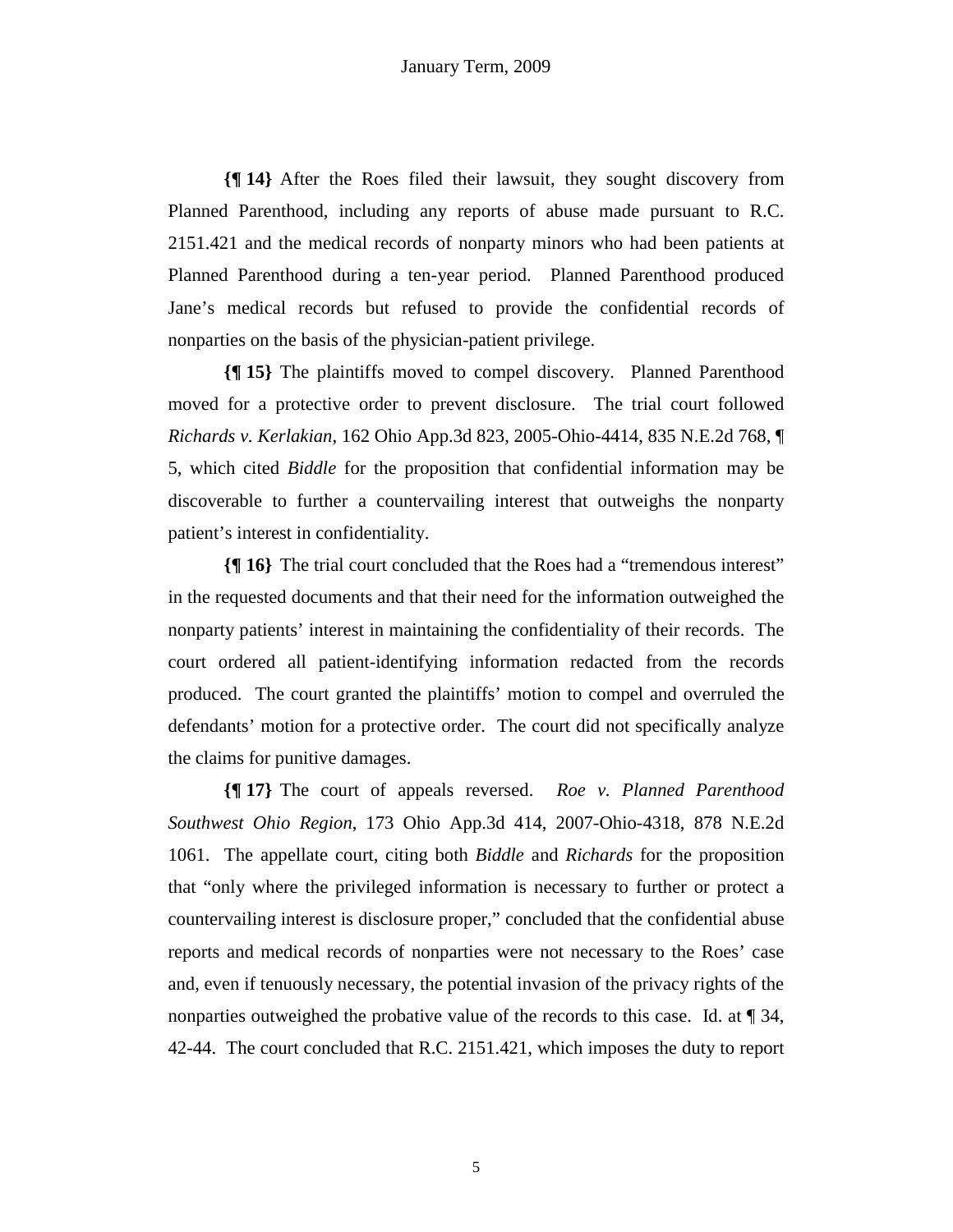abuse, does not provide for punitive damages. Thus, the Roes' claim for punitive damages based on this statute had no merit. Id. at ¶ 37.

**{¶ 18}** After having initially declined jurisdiction, upon reconsideration, we accepted jurisdiction of this discretionary appeal on Proposition of Law Nos. II, IV, V, and VI. *Roe v. Planned Parenthood Southwest Ohio Region*, 117 Ohio St.3d 1443, 2008-Ohio-1279, 883 N.E.2d 459.

#### **Postargument Procedure**

**{¶ 19}** Following oral argument in this matter on October 7, 2008, counsel for the Roes filed a citation to additional authority, i.e., recently enacted 127 Am.Sub.H.B. No. 280 ("H.B. 280"), which amended R.C. 2151.421. On April 3, 2009, we ordered the parties to brief the following issue:

**{¶ 20}** "Do the provisions of 127 Am.Sub.H.B. 280 (effective April 7, 2009) apply to this case and, if so, what effect do those provisions have on the issues in this case?" *Roe v. Planned Parenthood Southwest Ohio Region,* 121 Ohio St.3d 1434, 2009-Ohio-1619, 903 N.E.2d 1218.

#### **The Roes' Claims**

**{¶ 21}** The Roes have alleged that Planned Parenthood breached its duties under R.C. 2919.12 and 2919.121 by failing to notify them of the intent to perform an abortion on Jane and failing to obtain their consent to perform the procedure. R.C. 2919.12 prohibits any person from performing an abortion upon a pregnant, unmarried woman under age 18 without giving at least 24 hours' actual notice in person or by telephone to the woman's parents or obtaining a parent's written consent. R.C. 2919.121 prohibits a person from performing an abortion upon a pregnant minor without the written consent of the minor and one parent.<sup>1</sup> Both statutes provide that one who violates this statute may be liable for compensatory and punitive damages.

<sup>1.</sup> R.C. 2919.121 was enacted in 1998. 147 Ohio Laws, Part II, 3868, 3875. Shortly afterward, a lawsuit was filed in federal court that challenged its constitutionality. The court issued an order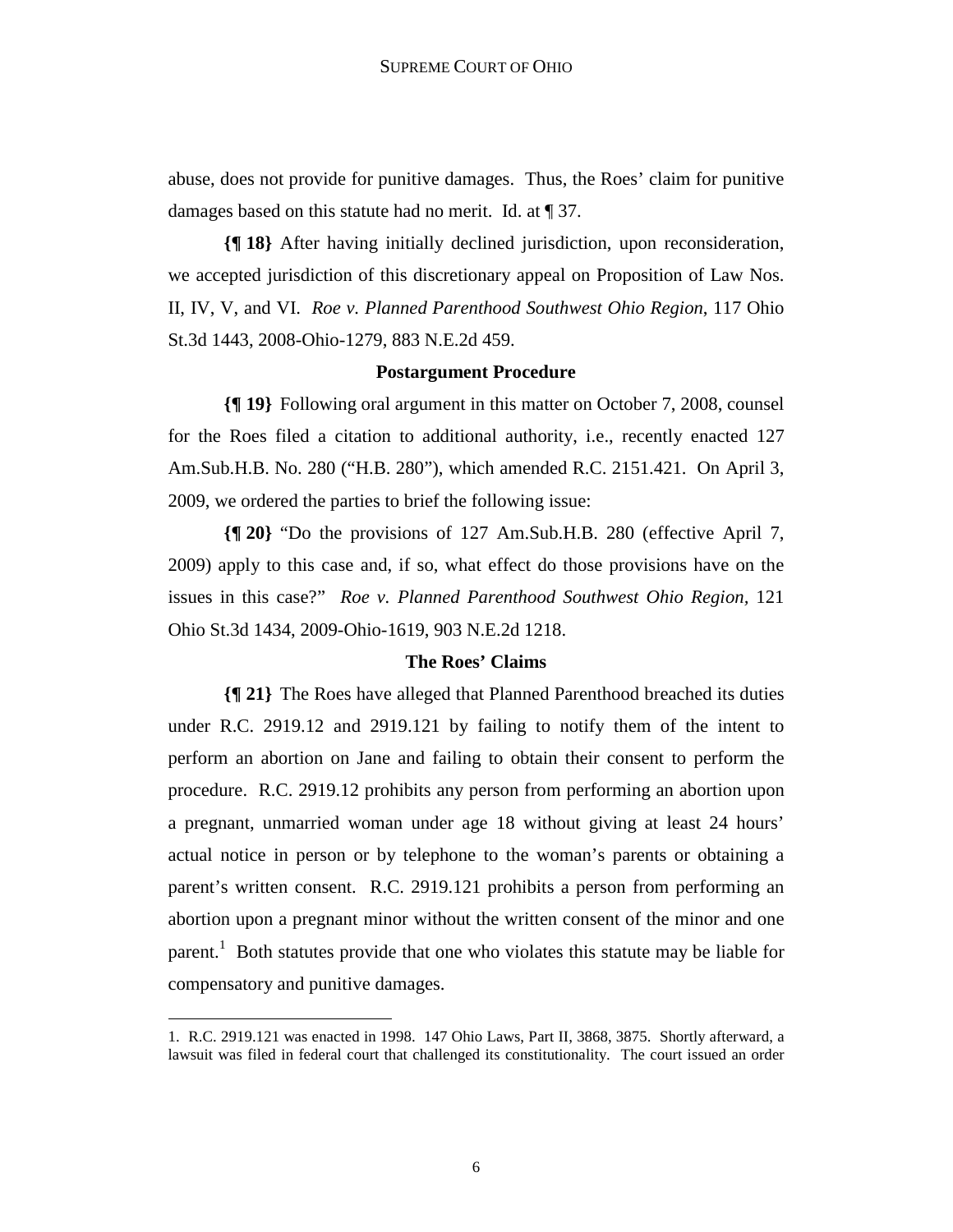**{¶ 22}** The Roes also alleged that Planned Parenthood performed the procedure on Jane without first obtaining her informed consent in violation of R.C. 2317.56. The statute requires that at least 24 hours prior to the procedure, a physician meet with the pregnant woman in person and that published materials about the procedure be given to her. It also requires that she give written consent to the procedure. A person who fails to comply may be liable in compensatory and punitive damages.

**{¶ 23}** The Roes further alleged that Planned Parenthood had reason to suspect that Jane was sexually involved with an adult, but that it did not report the relationship, in violation of R.C. 2151.421. They alleged that as matter of policy and/or pattern and practice, Planned Parenthood does not report known or suspected child abuse with respect to the minors to whom it provides medical services.

**{¶ 24}** The Roes asked the court to enjoin Planned Parenthood from further statutory violations and to require it to comply with the law, and they have asked for compensatory and punitive damages.<sup>2</sup>

#### **Discovery Sought**

**{¶ 25}** The Roes sought statistical data from Planned Parenthood about the number of abortions performed and the number of reports of suspected or known sexual abuse made over a ten-year period. They also sought the abuse reports made pursuant to R.C. 2151.421 and the redacted medical records of

that enjoined the state and county from enforcing the new statute while the case was pending. *Cincinnati Women's Serv., Inc. v. Taft* (S.D.Ohio 2005), 466 F.Supp.2d 934, 937. Since then, the Sixth Circuit has upheld the provision that required 24-hour informed consent, but severed the provision that limited a minor to filing one petition for a judicial bypass of parental consent per pregnancy. *Cincinnati Women's Serv., Inc. v. Taft* (C.A.6, 2006), 468 F.3d 361.

<sup>2.</sup> The Roes voluntarily dismissed their causes of action for conspiracy and intentional infliction of emotional distress.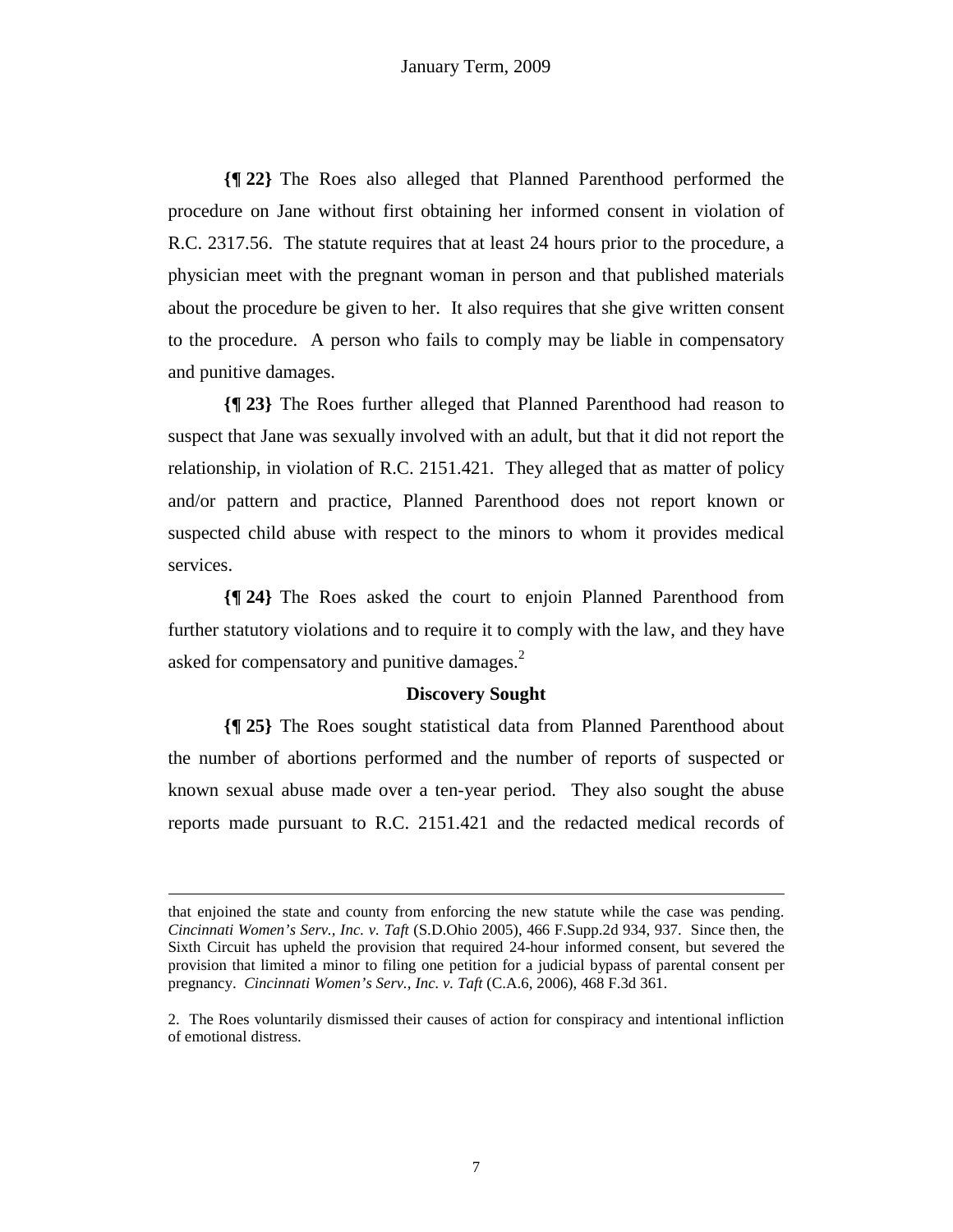minors who were patients at Planned Parenthood but who are not parties to the action.

**{¶ 26}** The Roes do not dispute that they are seeking confidential, privileged information of third parties, but claim that redaction removes the confidential status. They admit that the statistics are published and available from other sources.<sup>3</sup> This dispute centers solely upon the Roes' request for the abuse reports and medical records of third persons who are not parties. See former R.C.  $2151.421(H)(1)$  (confidentiality of child-abuse reports) and R.C.  $2317.02(B)(1)$ ("A physician or a dentist [shall not testify] concerning a communication made to the physician or dentist by a patient in that relation or the physician's or dentist's advice to a patient, except as otherwise provided \* \* \* ").

**{¶ 27}** Civ.R. 26(B)(1) permits discovery "regarding any matter, *not privileged*, which is relevant to the subject matter involved in the pending action." (Emphasis added.) The information sought need not be admissible at trial if it appears reasonably calculated to lead to the discovery of admissible evidence. Id. The Roes contend that the documents they seek are relevant and necessary to their claims and are otherwise unavailable.

**{¶ 28}** Civ.R. 26 clearly excludes privileged information from the general rule of discovery. Thus, even assuming that the information the Roes seek is relevant and may lead to the discovery of admissible evidence, they must establish an exception to the privilege in order to discover this information; relevancy itself is not sufficient for purposes of discovery under Civ.R. 26 when matters are privileged. The Roes rely on *Biddle v. Warren Gen. Hosp*., 86 Ohio St.3d 395, 715 N.E.2d 518, as authority to discover the medical records of

<sup>3.</sup> According to the Roes, Planned Parenthood publishes statistical data on the number of abortions performed and the number of abuse reports made in annual reports and disseminates the information to the Ohio Department of Health and Planned Parenthood Federation of America.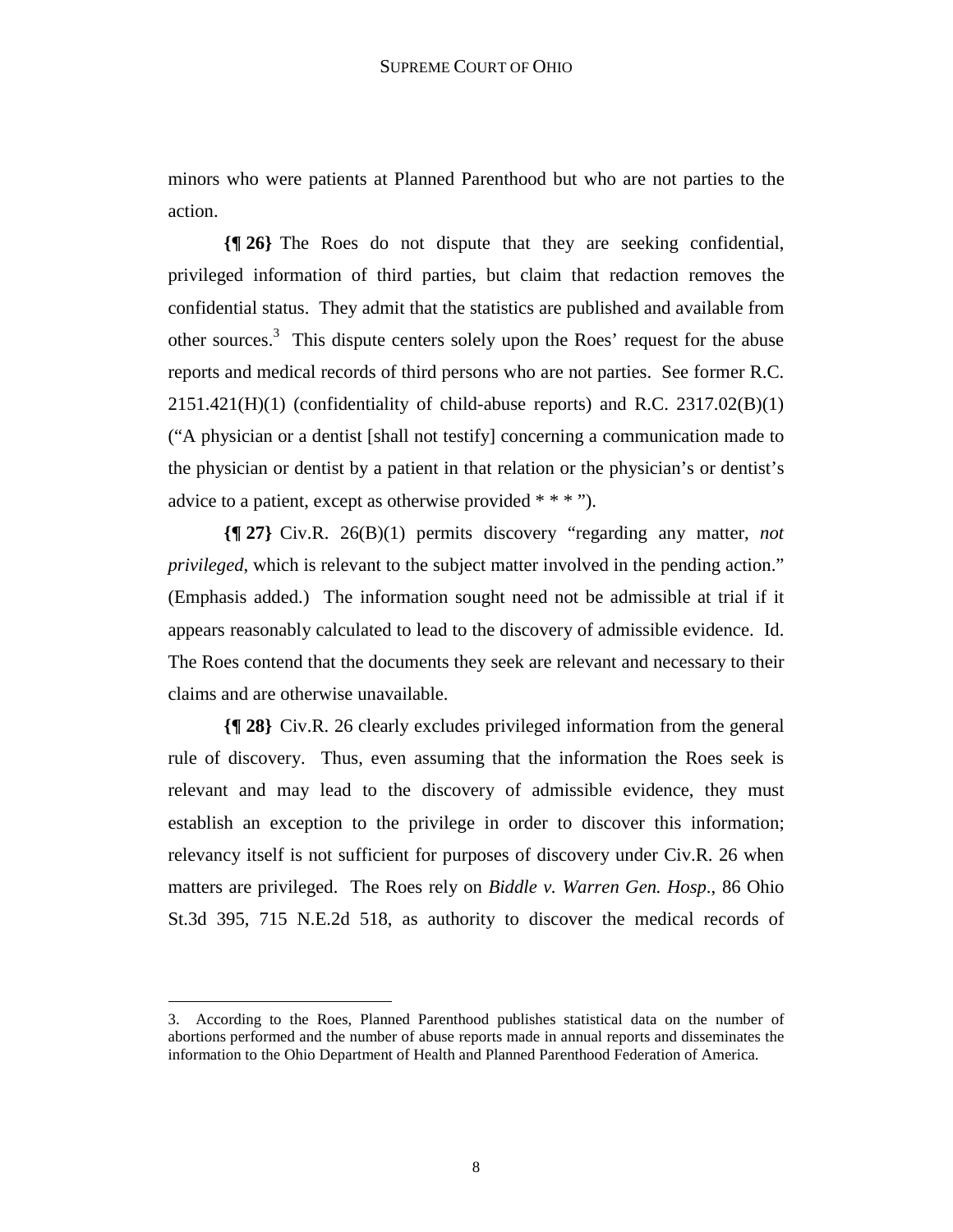nonparties if a plaintiff's need for the records outweighs the nonparties' interest in protecting the confidential nature of the records.

**{¶ 29}** Because this case involves discovery of confidential and privileged information, we review the matter de novo. *Med. Mut. of Ohio v. Schlotterer*, 122 Ohio St.3d 181, 2009-Ohio-2496, 909 N.E.2d 1237, ¶ 13.

#### **Application of H.B. 280**

**{¶ 30}** As a preliminary matter, we address the postargument briefs and whether H.B. 280 may apply retroactively in this case.

**{¶ 31}** The Roes' first proposition of law asserts that a plaintiff is entitled to seek punitive damages for a defendant's systematic and intentional breach of the duty to report suspected abuse under R.C. 2151.421. The Roes have requested the abuse reports from Planned Parenthood to establish their claim for punitive damages.

**{¶ 32}** R.C. 2151.421 places a duty on persons with special relationships to minors to report suspected or known abuse or neglect. In December 2008, the General Assembly enacted H.B. 280, which amended R.C. 2151.421, adding division (M) and supplementing division (H), both of which may affect the outcome of this case if applied retroactively. R.C. 2151.421(M) provides that a person may be liable for compensatory and exemplary damages for violating the reporting requirements, and a person who brings a civil action pursuant to division (M) may use reports of other incidents of known or suspected abuse or neglect, with identifying information redacted, in that civil action. R.C. 2151.421(H)(1) was supplemented to allow the use of confidential abuse reports made under that division in a civil action brought pursuant to section (M).

**{¶ 33}** To determine whether R.C. 2151.421(H) and (M) may be retroactively applied in this matter, we apply a two-part analysis. *Ackison v. Anchor Packing Co*., 120 Ohio St.3d 228, 2008-Ohio-5243, 897 N.E.2d 1118, ¶ 12. The first part examines whether the General Assembly intended for the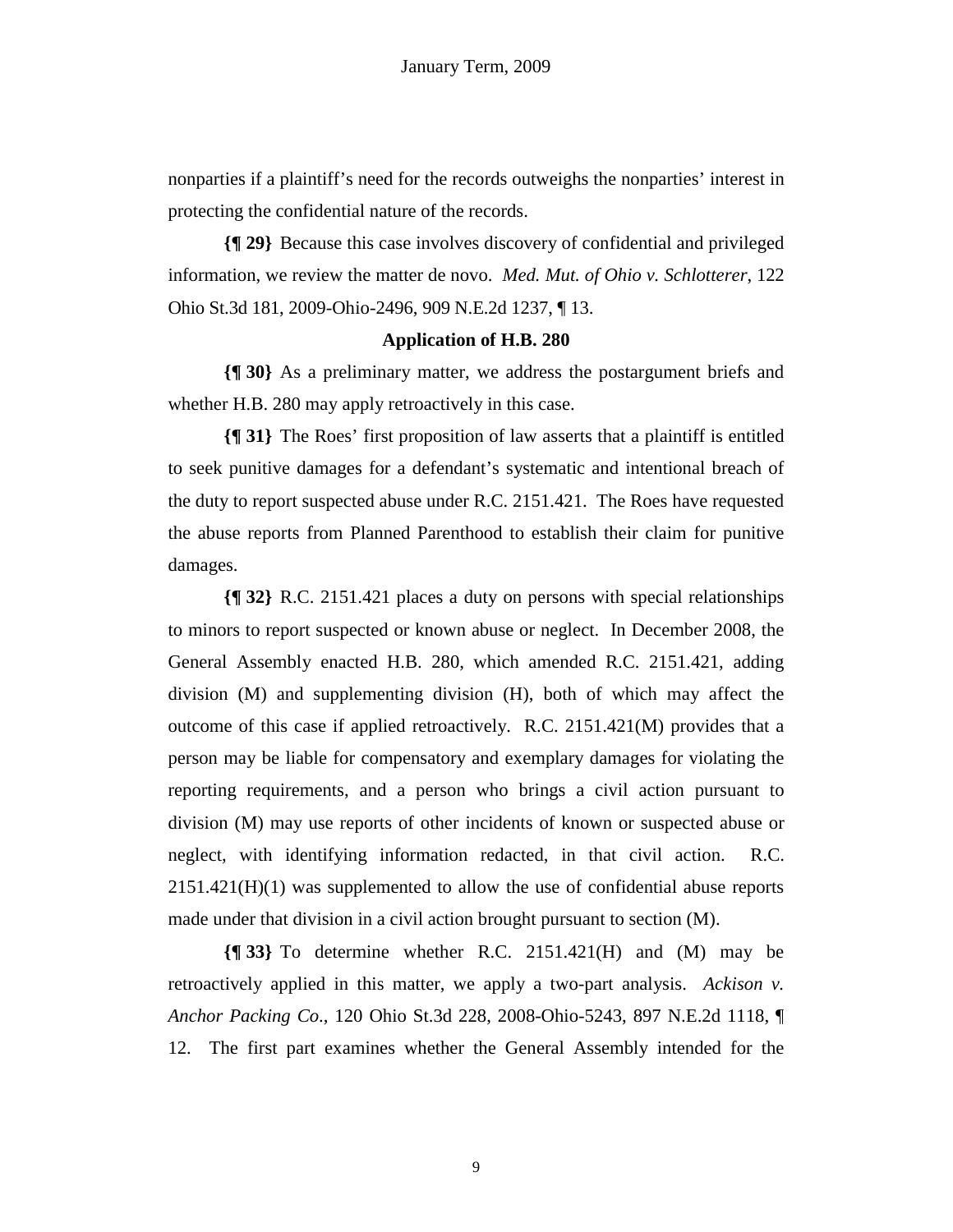statute to apply retroactively. Id. If so, the second part requires that we determine whether the amendments are substantive, a status that would render them unconstitutionally retroactive, or merely remedial. Id., ¶ 13, citing *Bielat v. Bielat*  (2000), 87 Ohio St.3d 350, 353, 721 N.E.2d 28.

**{¶ 34}** In this case, the General Assembly expressly provided that the amendments were intended to apply retroactively to civil actions pending on the effective date of the act, April 7, 2009. H.B. 280, Section 4. Thus, they meet the threshold inquiry of retroactivity. We next consider whether the amendments are substantive or remedial. We have held that substantive law "impairs vested rights, affects an accrued substantive right, or imposes new or additional burdens, duties, obligations, or liabilities as to a past transaction." *Bielat,*87 Ohio St.3d at 354, 721 N.E.2d 28. Procedural or remedial law prescribes methods of enforcement of rights or obtaining redress. *French v. Dwiggins* (1984), 9 Ohio St.3d 32, 34, 9 OBR 123, 458 N.E.2d 827.

**{¶ 35}** Former R.C. 2151.421 made no reference to any civil damages for violating the statute. Division (M) now provides:

**{¶ 36}** "Whoever violates division (A) of this section is liable for compensatory and exemplary damages to the child who would have been the subject of the report that was not made."

**{¶ 37}** The newly enacted division (M) adds a punitive measure of damages that did not previously exist. It does not merely clarify and confirm that a plaintiff had available both compensatory and exemplary damages for a common-law violation of the statute as the Roes contend. Instead, such a change is akin to a statutory penalty, which is substantive. *Osai v. A & D Furniture Co.*  (1981), 68 Ohio St.2d 99, 100, 22 O.O.3d 328, 428 N.E.2d 857. Thus, we hold that R.C. 2151.421(M) affects a substantive right, and its retroactive application would violate due process.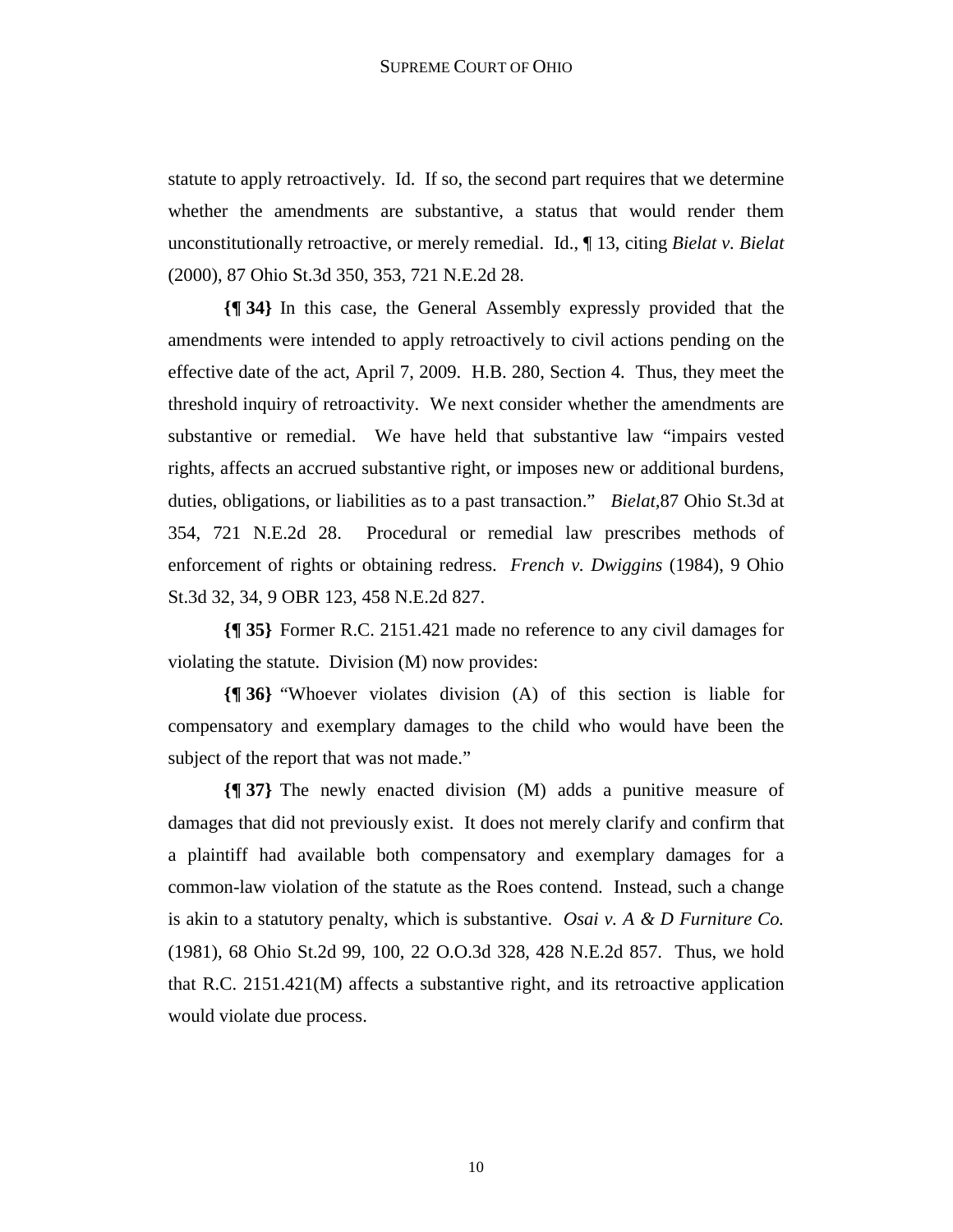**{¶ 38}** Former R.C. 2151.421(H)(1) provided that except in limited situations that do not apply here, reports of child abuse made pursuant to R.C. 2151.421 are confidential. H.B. 280 created an exception to nondisclosure by allowing the use of abuse reports in a civil action brought pursuant to R.C. 2151.421(M), provided that any identifying information about the child who is the subject of the report is redacted. Because division (M) may not be retroactively applied in this case, it follows that the Roes may not rely on the discovery provisions of (H)(1), because they apply only to civil actions brought pursuant to division (M). Therefore, we must apply the version of R.C. 2151.421 in effect when the Roes' cause of action arose to determine whether a plaintiff is entitled to seek punitive damages for a defendant's failure to report suspected abuse.

#### **Availability of Punitive Damages under Former R.C. 2151.421**

**{¶ 39}** Former R.C. 2151.421 made no reference to any civil damages for a violation of the statute. The Roes contend that the absence of any mention of damages does not preclude the availability of punitive damages. They argue that this court's interpretation of the word "liability" in *Campbell v. Burton* (2001), 92 Ohio St.3d 336, 341-342, 750 N.E.2d 539, to include civil and criminal liability, coupled with the interpretation of "damages" in *Rice v. CertainTeed Corp.* (1999), 84 Ohio St.3d 417, 419-420, 704 N.E.2d 1217, as including both compensatory and punitive damages, entitles them to seek all legally recognized relief. They also contend that courts have permitted plaintiffs to seek both compensatory and punitive damages under Section 1983, Title 42, U.S.Code, although punitive damages are not specified in that statute.

**{¶ 40}** In *Campbell v. Burton*, this court broadly construed the word "liability" in R.C. 2744.02(B)(5) and 2744.03(A)(6)(c) and determined that a political subdivision and its employee could not claim immunity from liability under the Political Subdivision Tort Liability Act for the failure to perform a duty imposed by R.C. 2151.421. Id., 92 Ohio St.3d 336, 750 N.E.2d 539, paragraphs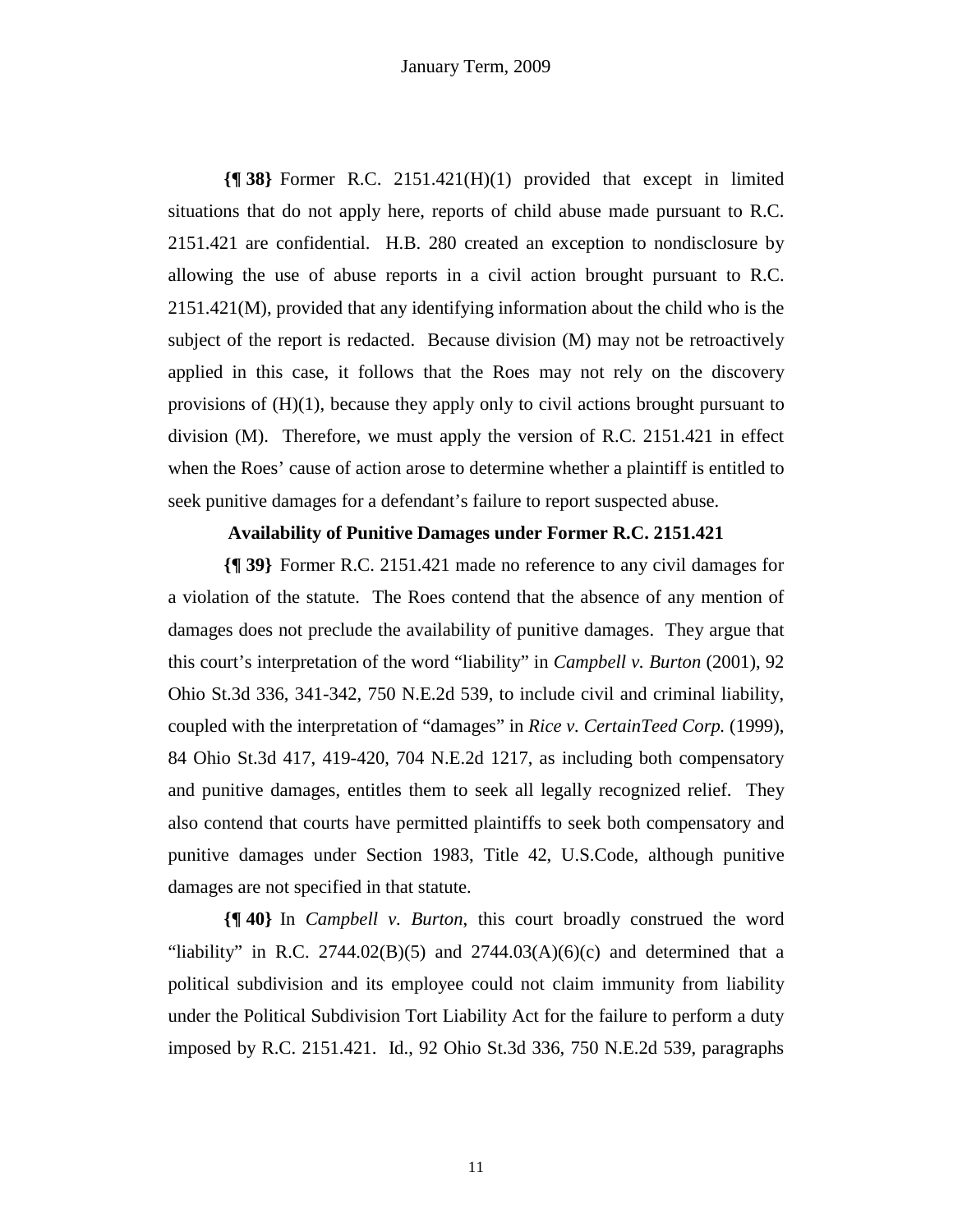one, two, and three of the syllabus. *Campbell* held that a political subdivision and its employee may be held liable for a violation of R.C. 2151.421, but it did not discuss damages.

**{¶ 41}** In *Rice v. CertainTeed Corp.,* 84 Ohio St.3d at 421, 704 N.E.2d 1217, we held that R.C. 4112.99 authorizes an award of punitive damages in a civil employment-discrimination action arising under R.C. 4112.02. R.C. 4112.99 provides for "a civil action for damages, injunctive relief, or any other appropriate relief." We concluded that this language includes punitive damages. *Rice*, 84 Ohio St.3d at 421, 704 N.E.2d 1217.

**{¶ 42}** *Campbell* addressed liability only, and its interpretation has since been limited to civil liability *only when* expressly imposed by a section of the Revised Code. See R.C. 2744.02 and 2744.03, 149 Ohio Laws, Part II, 3500, 3508, 3510, effective April 9, 2003. *Rice* interpreted a statute that authorized damages. Here, former R.C. 2151.421 is silent as to any damages. We cannot insert words into a statute. Instead, we must give effect only to the words used. *Rice*, 84 Ohio St.3d at 419, 704 N.E.2d 1217. The General Assembly did not include a provision for civil damages in the former version of the statute, much less punitive damages. Without express authority for such an award, we are constrained by the statutory language. *O'Toole v. Denihan*, 118 Ohio St.3d 374, 2008-Ohio-2574, 889 N.E.2d 505, ¶ 67.

**{¶ 43}** Furthermore, there can be no award of punitive damages for violating a statutory duty that did not exist at common law unless the award is expressly authorized by statute. *Kleybolte v. Buffon* (1913), 89 Ohio St. 61, 66, 105 N.E. 192. There was no common-law duty to report child abuse. The statute that created the duty does not authorize any damages for its breach. Therefore, we hold that in the absence of statutory authority, punitive damages are not available under former R.C. 2151.421.

#### **Discovery of Child Abuse Reports per R.C. 2151.421**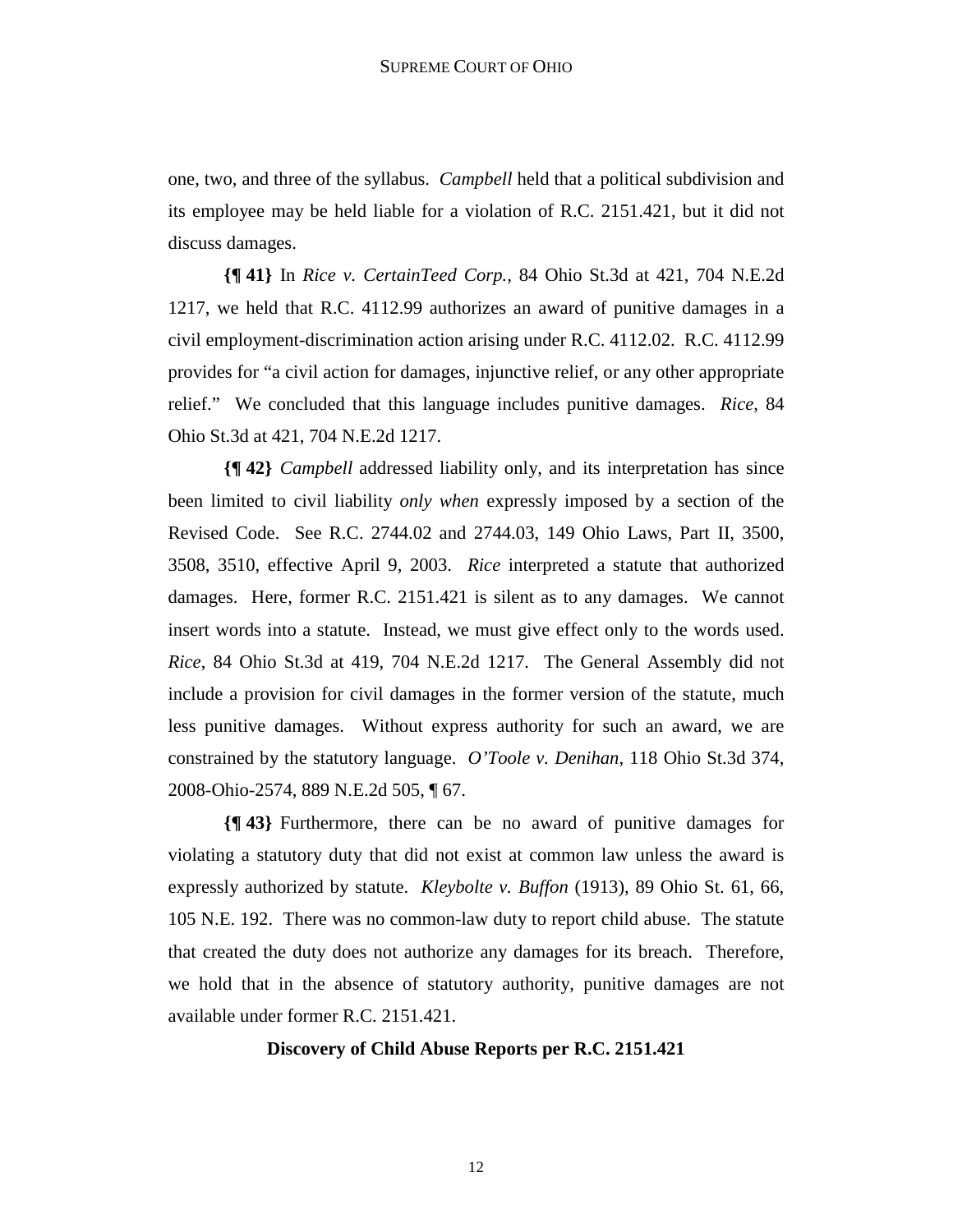**{¶ 44}** R.C. 2151.421(H)(1) provides for "the use of reports of other incidents of known or suspected abuse or neglect in a civil action or proceedings brought pursuant to division (M) of this section." There is no exception for discovery in other types of civil actions. Because we have determined that division (M) may not be retroactively applied, the Roes do not have a civil action pursuant to division  $(M)$ , and they may not rely on amended  $(H)(1)$  to discover and use reports of other incidents of abuse in this action.

**{¶ 45}** Thus, we look to former R.C. 2151.421(H), which makes no exception for discovery of abuse reports for this kind of civil action. In addition, to the extent that the abuse reports contain information obtained within the physician-patient relationship, that information is privileged from disclosure. This case does not fit within the exception to the physician-patient privilege involving "a child's injuries, abuse, or neglect  $* * *$  in any judicial proceeding resulting from a report submitted pursuant to this section." R.C.  $2151.421(G)(1)(b)$ . Because this case does not arise from a report submitted about Jane, R.C.  $2151.421(G)(1)(b)$  does not apply. Consequently, these abuse reports are confidential pursuant to former R.C. 2151.421(H) and are not discoverable in this case.

#### **Discovery of Confidential Records of Third Parties**

**{¶ 46}** The Roes also seek medical records of nonparties. In general, medical records are confidential and not subject to disclosure. *Hageman v. Southwest Gen. Health Ctr.*, 119 Ohio St.3d 185, 2008-Ohio-3343, 893 N.E.2d 153, ¶ 9. The Roes rely on *Biddle,* 86 Ohio St.3d 395, 715 N.E.2d 518, as authority for discovery of the confidential medical records of nonparties because "disclosure is necessary to protect or further a countervailing interest that outweighs the patient's interest in confidentiality." Id. at paragraph two of the syllabus.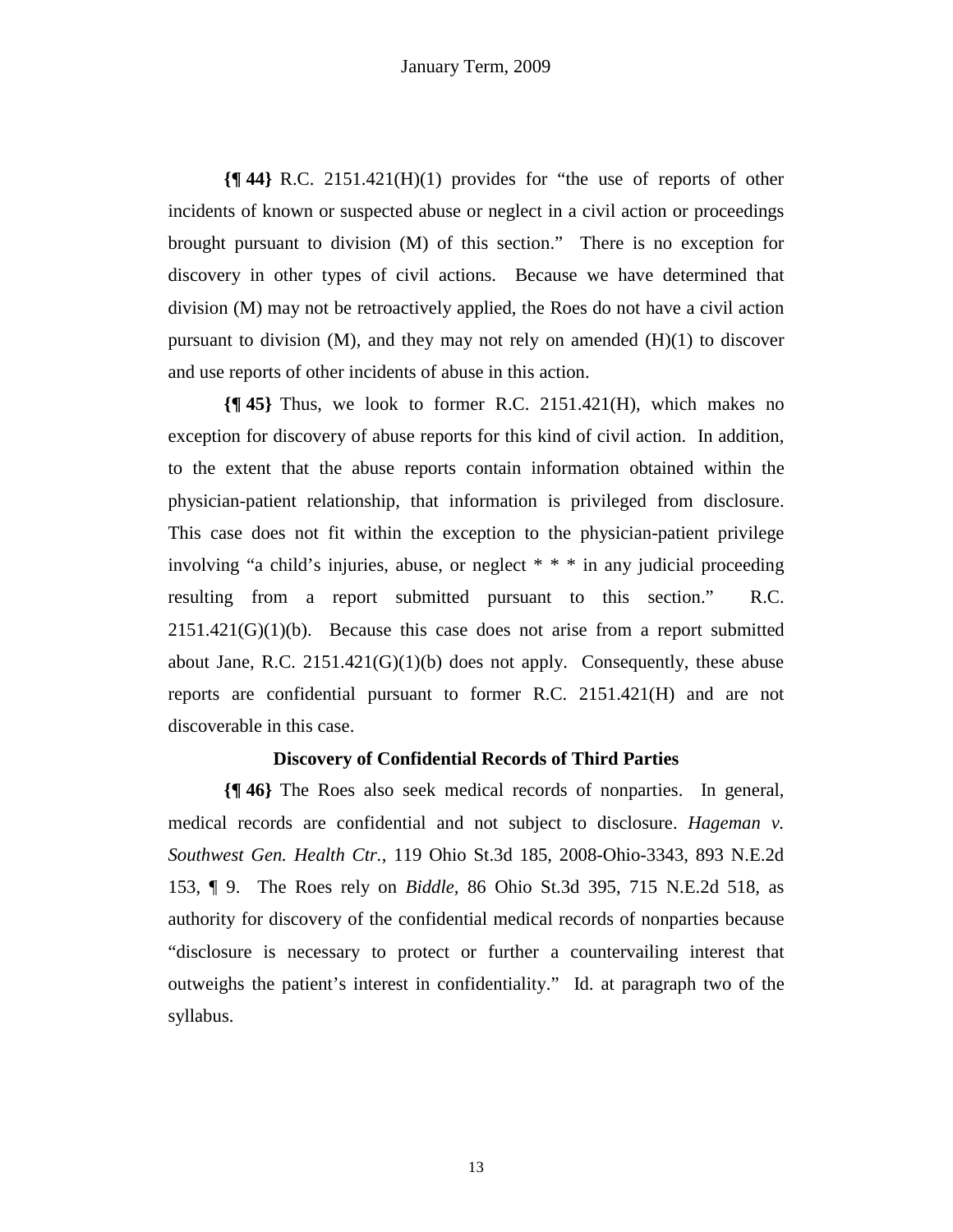**{¶ 47}** *Biddle* was a tort case in which we addressed *liability* for unauthorized disclosure and stressed the utmost importance of the patient's right to confidentiality of medical communications. Id., 86 Ohio St.3d 395, 715 N.E.2d 518, paragraph one of the syllabus. *Biddle* did not involve *discovery* of documents, but rather the *improper release* of documents. Nevertheless, apparently litigants have used *Biddle* to seek nonparty confidential medical information, and courts in several types of tort cases have interpreted *Biddle* as creating a right to obtain nonparty confidential medical information. See *Fair v. St. Elizabeth Med. Ctr*. (2000), 136 Ohio App.3d 522, 527, 737 N.E.2d 106; *Richards v. Kerlakian*, 162 Ohio App.3d 823, 2005-Ohio-4414, 835 N.E.2d 768, ¶ 5; *Alcorn v. Franciscan Hosp*. *Mt. Airy Campus*, Hamilton App. No. C-060061, 2006-Ohio-5896, ¶ 17; *Cepeda v. Lutheran Hosp*., Cuyahoga App. No. 90031, 2008-Ohio-2348, ¶ 15.

**{¶ 48}** However, paragraph two of the syllabus in *Biddle* addressed the *defenses* to the tort of unauthorized disclosure of confidential medical information — i.e., the circumstances under which a physician or hospital may release confidential medical records in the absence of a waiver without incurring tort liability. *Biddle* did not create a litigant's right to discover the confidential medical records of nonparties in a private lawsuit. Any such exception to the physician-patient privilege is a matter for the General Assembly to address. See *Jackson v. Greger*, 110 Ohio St.3d 488, 2006-Ohio-4968, 854 N.E.2d 487, ¶ 13 ("this court \* \* \* has consistently rejected the adoption of judicially created waivers, exceptions, and limitations for testimonial privilege statutes").

**{¶ 49}** The Roes also argue that the trial court ordered all patientidentifying information redacted, so the anonymity of the patients will be retained, and the confidential and privileged nature of the documents will be removed. Redaction of personal information, however, does not divest the privileged status of confidential records. Redaction is merely a tool that a court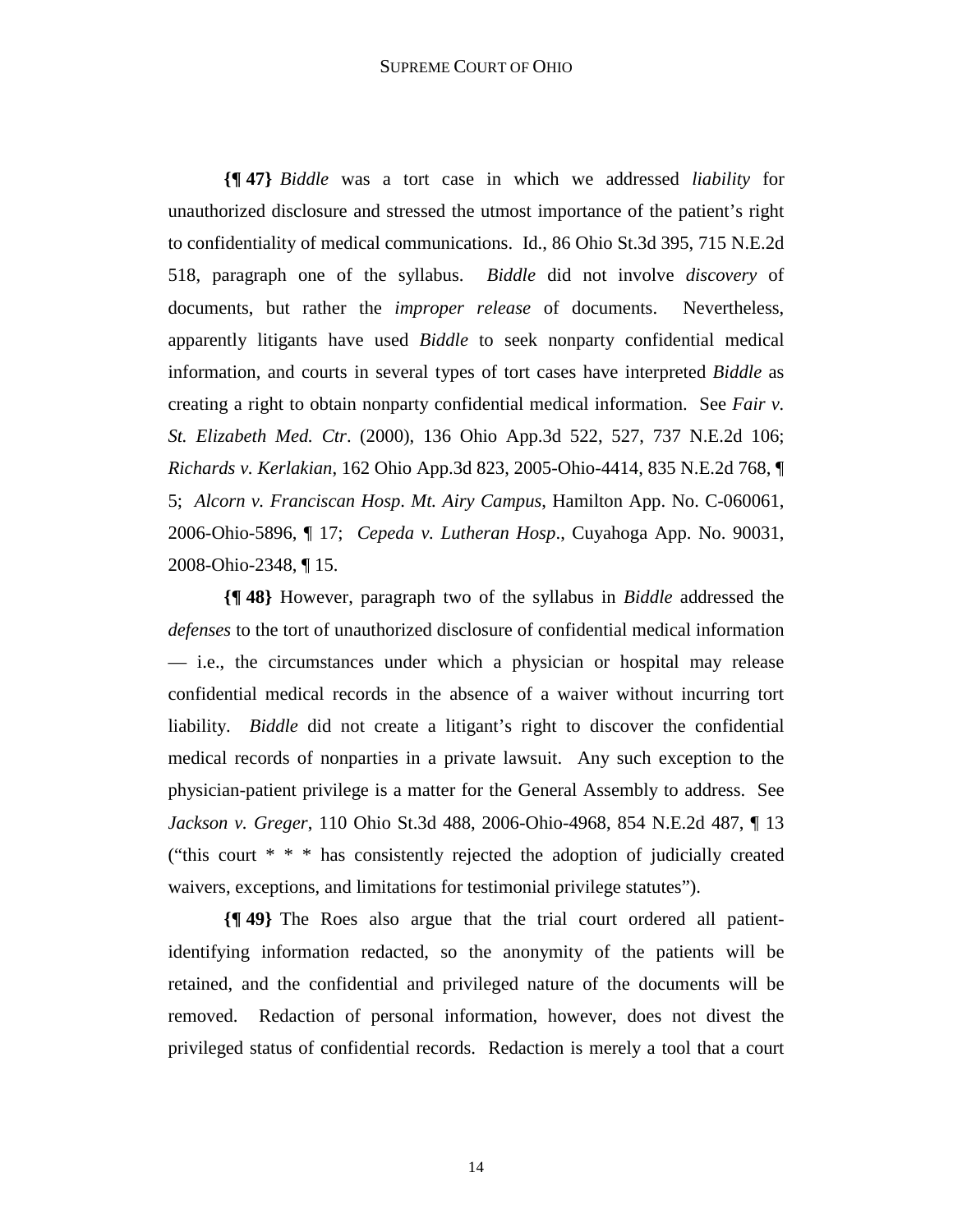may use to safeguard the personal, identifying information within confidential records that have become subject to disclosure either by waiver or by an exception. See R.C. 2317.02(B)(1)(d).

**{¶ 50}** Here, the Roes seek confidential information of third parties that is privileged from disclosure. R.C. 2151.421(H)(1) and 2317.02. Because *Biddle* applies as a defense to the tort of unauthorized disclosures of confidential medical information, we hold that *Biddle* does not authorize the Roes to discover the confidential medical records of nonparties from Planned Parenthood.

**{¶ 51}** The Roes and amici curiae assert that this discovery will further Ohio's public policy in protecting children. We note, however, that this case is about Planned Parenthood's alleged violation of duties as to Jane Roe only. The Roes have not filed a class action on behalf of other alleged victims. The case has no criminal implications: Haller has already been convicted of the crimes, and the prosecutor has investigated but declined to pursue criminal charges against Planned Parenthood.

**{¶ 52}** To the extent that the Roes and various amici curiae also advance public policy arguments in support of disclosure of confidential medical records, whether such public policy issues are sufficient to overcome a nonparty patient's right to the confidentiality of medical information should likewise be addressed by the General Assembly, not the judiciary. The General Assembly has addressed the Roes' concerns about the reporting of child abuse; however, those changes in the law apply prospectively.

#### **Conclusion**

**{¶ 53}** The confidential abuse reports and medical records at issue are privileged from disclosure per R.C. 2317.02 and former 2151.421(H)(1). Redaction of personal, identifying information does not remove the privileged status of the records. Therefore, the reports and medical records are not subject to discovery pursuant to Civ.R.  $26(B)(1)$ .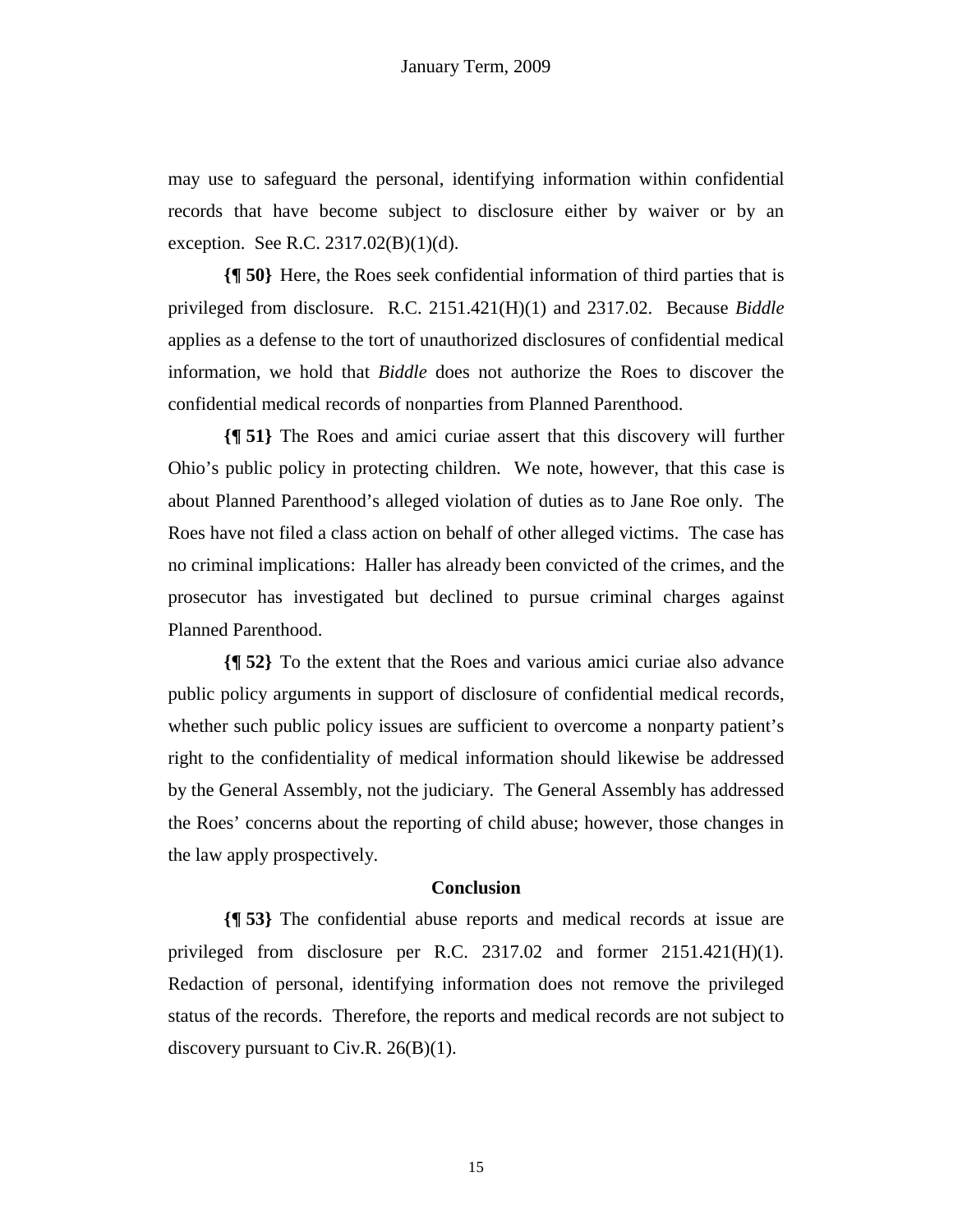**{¶ 54}** *Biddle*, followed by *Hageman*, 119 Ohio St.3d 185, 2008-Ohio-3343, 893 N.E.2d 153, addressed *improper disclosure* without prior authorization and *emphasized* a patient's right to the privacy of medical information. Id. at ¶ 17. *Biddle* addressed the privilege to disclose confidential medical information in the context of a defense to the tort of unauthorized disclosure. *Biddle* does not create the right to discover the confidential medical records of nonparties in a private lawsuit.

**{¶ 55}** The Roes still may pursue their private claims for damages against Planned Parenthood for statutory violations: whether Planned Parenthood performed an unlawful abortion on Jane under R.C. 2919.12 and 2919.121, which authorize an award of punitive damages, whether Jane's consent was proper under R.C. 2317.56, which authorizes an award of punitive damages, and whether it had a duty to report suspected abuse of Jane under former R.C. 2151.421. The Roes are entitled to discover Jane's own medical records. They may pursue discovery of other matters, *not privileged*, that are relevant and reasonably calculated to lead to the discovery of admissible evidence. Therefore, for the foregoing reasons, we affirm the judgment of the court of appeals.

Judgment affirmed.

MOYER, C.J., and LANZINGER and CUPP, JJ., concur.

PFEIFER, J., concurs separately.

O'DONNELL, J., concurs in part and dissents in part.

DONOVAN, J., dissents.

 MARY E. DONOVAN, J., of the Second Appellate District, sitting for O'CONNOR, J.

\_\_\_\_\_\_\_\_\_\_\_\_\_\_\_\_\_\_

### **PFEIFER, J., concurring.**

**{¶ 56}** I concur in the opinion, with two exceptions, and in the judgment.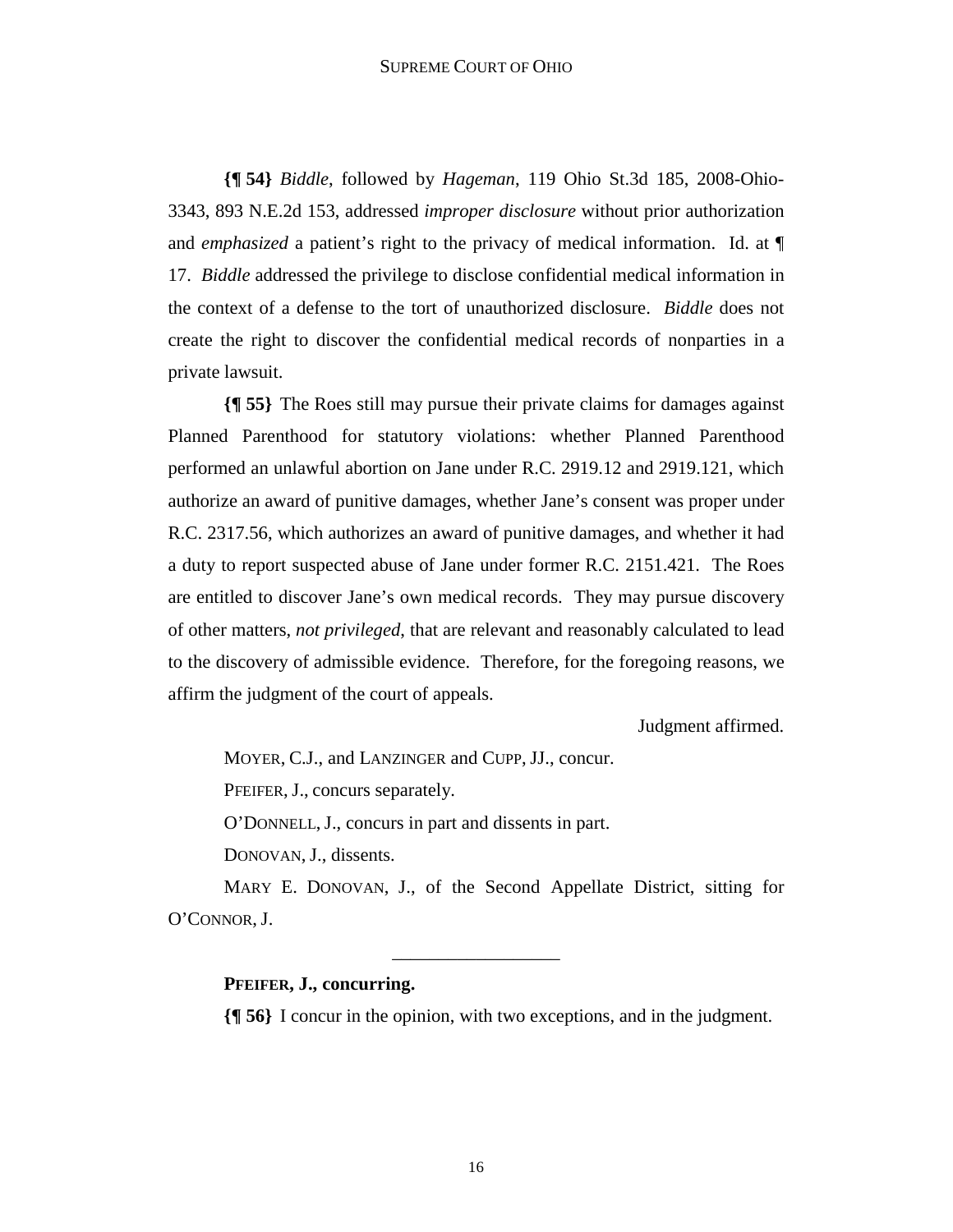**{¶ 57}** I disagree with the majority's decision to clarify *Biddle v. Warren Gen. Hosp*. (1999), 86 Ohio St.3d 395, 715 N.E.2d 518. This case is not the proper vehicle to revisit *Biddle* because doing so is not necessary to resolve the issue before us.

**{¶ 58}** I concur in the majority opinion's conclusion that "[f]ormer R.C. 2151.421 made no reference to any civil damages for a violation of the statute," and therefore, that punitive damages are unavailable to the Roes. I disagree with the majority's decision to discuss *Kleybolte v. Buffon* (1913), 89 Ohio St. 61, 105 N.E. 192. That case is not necessary to reach the holding that the majority reaches.

\_\_\_\_\_\_\_\_\_\_\_\_\_\_\_\_\_\_

**{¶ 59}** With these exceptions, I join the majority opinion.

## **CUPP, J., concurring.**

**{¶ 60}** Plaintiffs' claims arise out of troubling circumstances. These circumstances involve an adult soccer coach engaging in criminal conduct by abusing his position of authority and having a sexual relationship with a 13-yearold, who was a player on his soccer team. When the minor became pregnant through this illicit relationship, the coach convinced her to have an abortion. He directed and guided her in a scheme to obtain the abortion without notice to, or the knowledge of, the minor's parents, as the majority opinion details. The abortion took place at the clinic of Planned Parenthood Southwest Ohio Region.

**{¶ 61}** The parents of the minor now seek to establish through their lawsuit that Planned Parenthood facilitated the unlawful abortion by breaching its statutory duties of reporting suspected child abuse, of notifying a parent and obtaining consent, and of obtaining the minor's informed consent.

**{¶ 62}** The Roes seek compensatory and punitive damages. To gather the needed facts and information to establish their claim, the Roes also seek through discovery to compel Planned Parenthood to provide the abuse reports and medical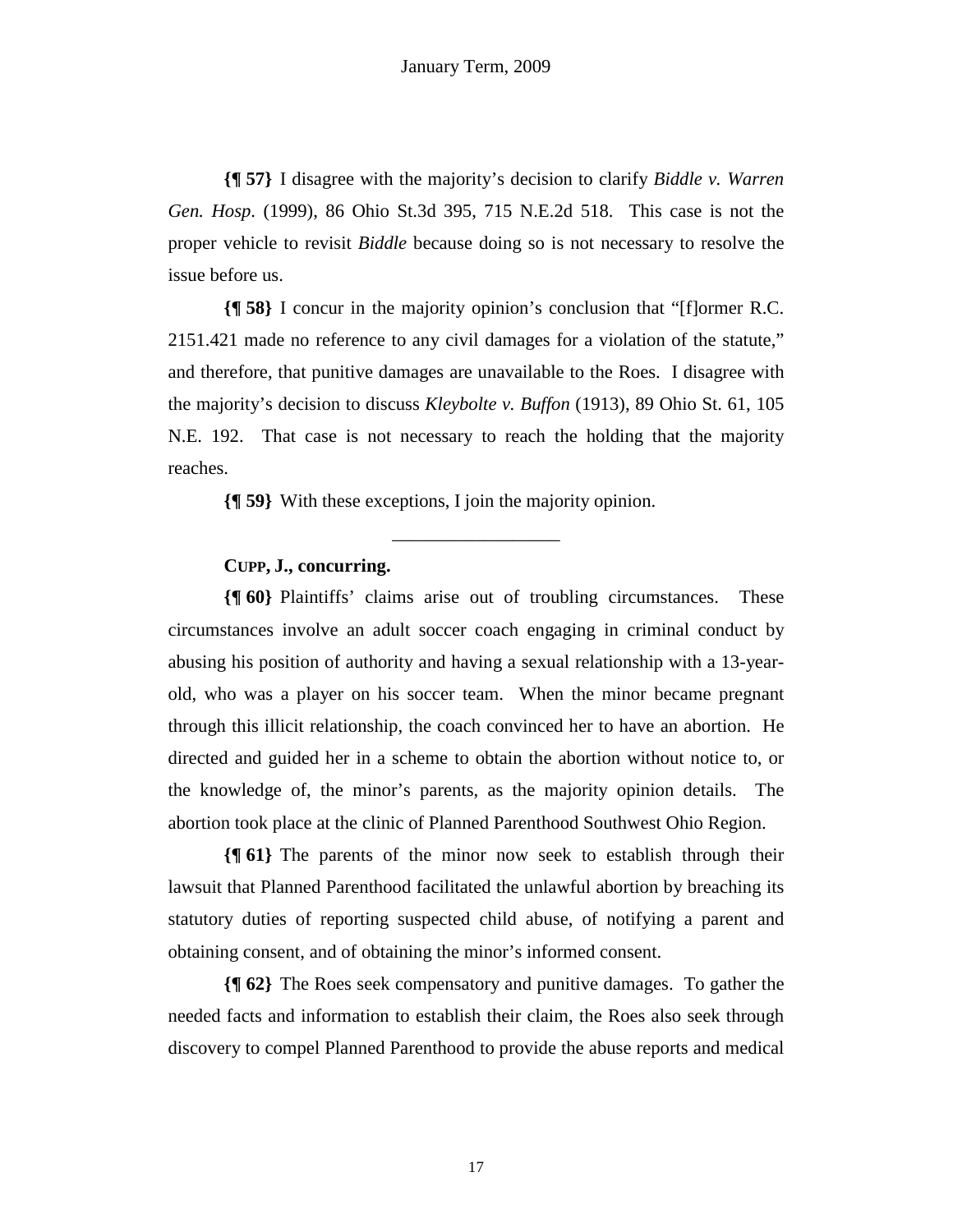records of nonparties. The underlying circumstances of this case are deeply troubling. However, a court of law is duty-bound to resolve the legal issues before it by applying the law in the same manner in which it would apply the law to cases with less disturbing facts but involving the same legal issues.

**{¶ 63}** In reviewing the language of the statutory provisions underlying claims for relief, courts are constrained to "look to the statutory language and the 'purpose to be accomplished.' " *Rice v. CertainTeed Corp.* (1999), 84 Ohio St.3d 417, 419, 704 N.E.2d 1217, quoting *State ex rel. Richard v. Bd. of Trustees of the Police & Firemen's Disability & Pension Fund* (1994), 69 Ohio St.3d 409, 411, 632 N.E.2d 1292. "Words used in a statute must be taken in their usual, normal or customary meaning \* \* \* [and] it is the duty of the court to give effect to the words used and not to insert words not used." *State ex rel. Richard,* 69 Ohio St.3d at 412.

**{¶ 64}** As the majority opinion explains, former R.C. 2151.421, 2006 Sub.S.B. No. 238, plainly does not permit a private plaintiff to obtain civil damages for the failure of a person to comply with the statute's reporting requirements for suspected child abuse. The parties also do not contest that the text of former R.C. 2151.421 does not explicitly provide for recovery of civil damages. Instead, the statute expressly provides criminal penalties as the remedy for a violation of the statutory reporting duties. R.C. 2151.99(A). Because the statute does not authorize civil damages, we may not judicially insert words to permit a remedy the statute plainly does not provide.

**{¶ 65}** The same analysis is applicable to plaintiffs' claims for access to the abuse reports and medical records of other persons who are not parties to this action. Under former R.C.  $2151.421(H)$ , the version in effect when the conduct giving raise to this action occurred, such abuse and medical reports are confidential, and as the majority opinion states, no exception is provided in the statute for the discovery of abuse reports of nonparties to the civil action.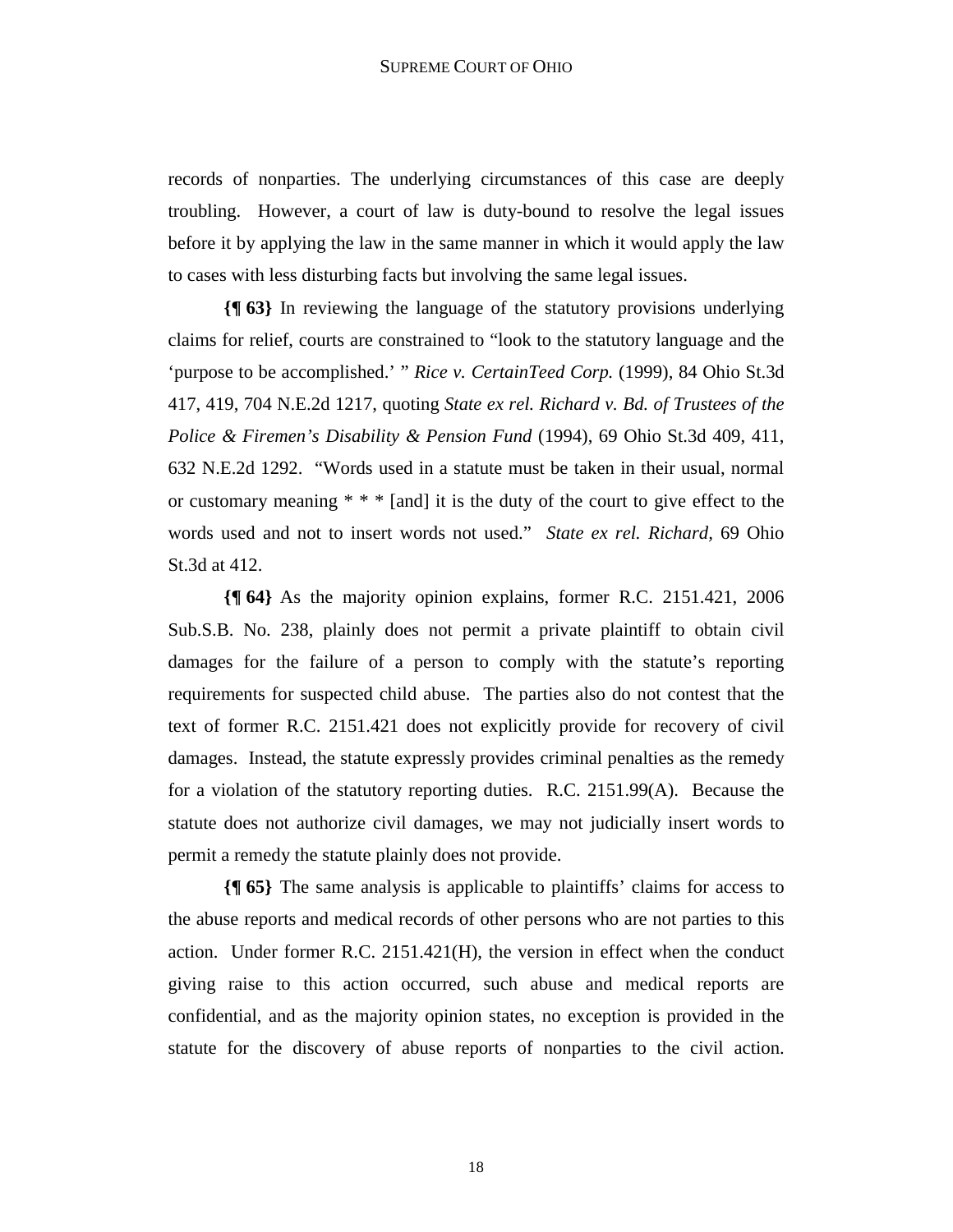Moreover, the balancing-of-interests test in *Biddle v. Warren Gen. Hosp*. (1999), 86 Ohio St.3d 395, 715 N.E.2d 518, paragraph two of the syllabus, is unavailing to plaintiffs. The *Biddle* balancing test applies only to claims for damages from unauthorized release of confidential medical records and not to the circumvention of restrictions on the confidentiality of unreleased records.

**{¶ 66}** The legislature has, subsequent to the filing of plaintiff's suit, amended the controlling statutes to provide most of the relief that plaintiffs now seek from this court. However, those amendments cannot be applied to this case. As the majority opinion correctly analyzes, the substantive amendment, R.C. 2151.421(M), cannot be applied without creating an unconstitutional retroactive impact, and the remedial provision, R.C. 2151.421(H), which would permit plaintiffs access to the abuse reports of nonparties they seek, is restrictively drafted. R.C. 2151.421(H) is expressly linked to the substantive provision, which may not constitutionally be applied to the present case.

**{¶ 67}** In the final analysis, then, plaintiffs can be granted the results they seek in this court only if we judicially amend the child-abuse-reporting and the patient-physician-privilege statutes or disregard the constitutional prohibition on retroactive substantive legislation.

**{¶ 68}** To do so, however, would be to step across the line that marks the boundary of authority that our constitutional system of separation of powers has allocated to the judiciary. That is a step we may not properly take.

**{¶ 69}** I concur.

LANZINGER, J., concurs in the foregoing opinion.

### **O'DONNELL, J., concurring in part and dissenting in part.**

**{¶ 70}** While I concur in the majority's decision regarding punitive damages and the confidentiality of child-abuse reports pursuant to former R.C. 2151.421, I respectfully dissent from its holding that third-party medical records

\_\_\_\_\_\_\_\_\_\_\_\_\_\_\_\_\_\_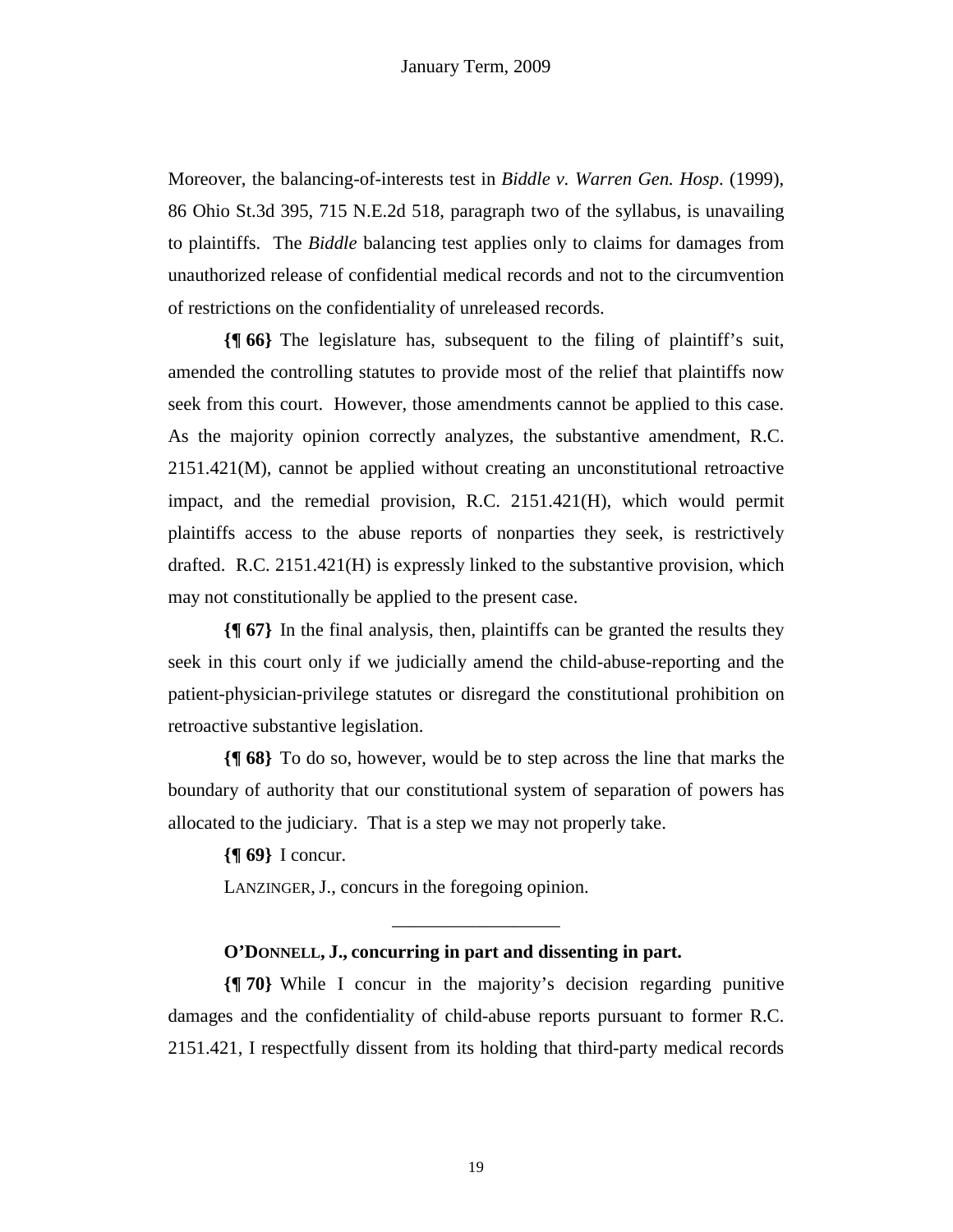are never subject to discovery under Civ.R. 26(B)(1). In my view, this court's decision in *Biddle v. Warren Gen. Hosp.* (1999), 86 Ohio St.3d 395, 715 N.E.2d 518, sets forth an appropriate test for determining when a claimant may discover information that might otherwise be subject to the physician-patient privilege. Moreover, trial courts have the authority to enter discovery orders that protect the privacy interests of patients whose records are disclosed in these circumstances. Civ.R.  $26(B)(6)$  and (C). Thus, I would reverse the judgment of the court of appeals in part and reinstate the trial court's order compelling Planned Parenthood to disclose the third-party medical records, subject to a protective order and redaction of information that identifies these patients.

**{¶ 71}** In *Biddle*, this court recognized that the physician-patient privilege and a physician's duty of confidentiality are not absolute. We reasoned that " '[a]lthough public policy favors the confidentiality [of medical information], there is a countervailing public interest to which it must yield in appropriate circumstances.' " *Biddle*, 86 Ohio St.3d at 402, 715 N.E.2d 518, quoting *MacDonald v. Clinger* (1982), 84 A.D.2d 482, 487, 446 N.Y.S.2d 801. As we further emphasized, "special situations may exist where the interest of the public, the patient, the physician, or a third person are of sufficient importance to justify the creation of a conditional or qualified privilege to disclose in the absence of any statutory mandate or common-law duty." Id., citing *Hague v. Williams*  (1962), 37 N.J. 328, 336, 181 A.2d 345; *Berry v. Moench* (1958), 8 Utah 2d 191, 197, 331 P.2d 814; *Simonsen v Swenson* (1920), 104 Neb. 224, 228, 177 N.W. 831; Johnston, Breach of Medical Confidence in Ohio (1986), 19 Akron L.Rev. 373, 384-392; Vickery, Breach of Confidence: An Emerging Tort (1982), 82 Colum.L.Rev. 1426, 1462-1468.

**{¶ 72}** Thus, we determined that a medical provider may "disclose otherwise confidential medical information in those special situations where disclosure is made in accordance with a statutory mandate or common-law duty,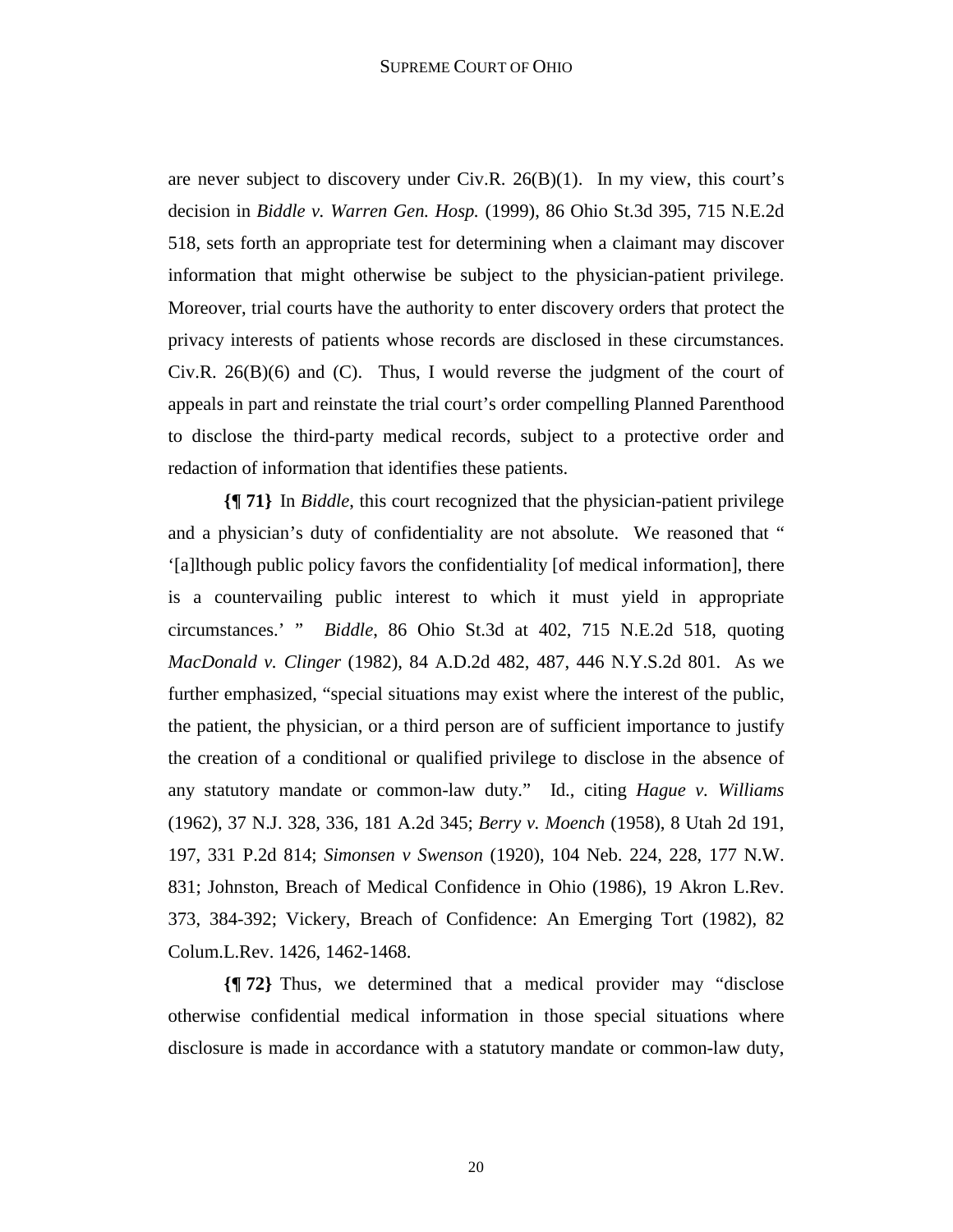*or where disclosure is necessary to protect or further a countervailing interest which outweighs the patient's interest in confidentiality*." (Emphasis added.) 86 Ohio St.3d 395, 402, 715 N.E.2d 518.

**{¶ 73}** Ohio's appellate courts have since relied on this language for the proposition that a litigant may compel discovery of third-parties' medical records from a physician or hospital pursuant to Civ.R. 26(B). See *Fair v. St. Elizabeth Med. Ctr.* (2000), 136 Ohio App.3d 522, 737 N.E.2d 106; *Richards v. Kerlakian*, 162 Ohio App.3d 823, 2005-Ohio-4414, 835 N.E.2d 768; *Alcorn v. Franciscan Hosp. Mt. Airy Campus*, Hamilton App. No. C-060061, 2006-Ohio-5896; *Cepeda v. Lutheran Hosp.*, Cuyahoga App. No. 90031, 2008-Ohio-2348. Unlike the majority, I am of the view that these decisions reasonably interpret *Biddle*.

**{¶ 74}** The test we crafted in the syllabus of *Biddle*, permitting disclosure of medical records "where disclosure is necessary to protect or further a countervailing interest that outweighs the patient's interest in confidentiality," authorizes trial courts to balance the interests involved in these circumstances. Litigants have a right to liberal discovery of information under the Civil Rules of Procedure. See *Moskovitz v. Mt. Sinai Med. Ctr.* (1994), 69 Ohio St.3d 638, 661- 662, 635 N.E.2d 331. And while patients undeniably have an interest in maintaining the confidentiality of their medical information, the Civil Rules provide the means to safeguard that interest, and we have consistently recognized trial courts' broad authority to enter protective orders in discovery. See, e.g., *State ex rel. Abner v. Elliott* (1999), 85 Ohio St.3d 11, 16, 706 N.E.2d 765.

**{¶ 75}** In this regard, *Biddle* is consistent with the decisions of numerous other states, which have similarly recognized the right to compel discovery of medical records from physicians and hospitals. As the court stated in *Bennett v. Fieser* (D.Kan.1994), 152 F.R.D. 641, "The vast majority of states that have addressed this issue have held that non-party patient medical records are discoverable and do not violate the physician-patient privilege where there are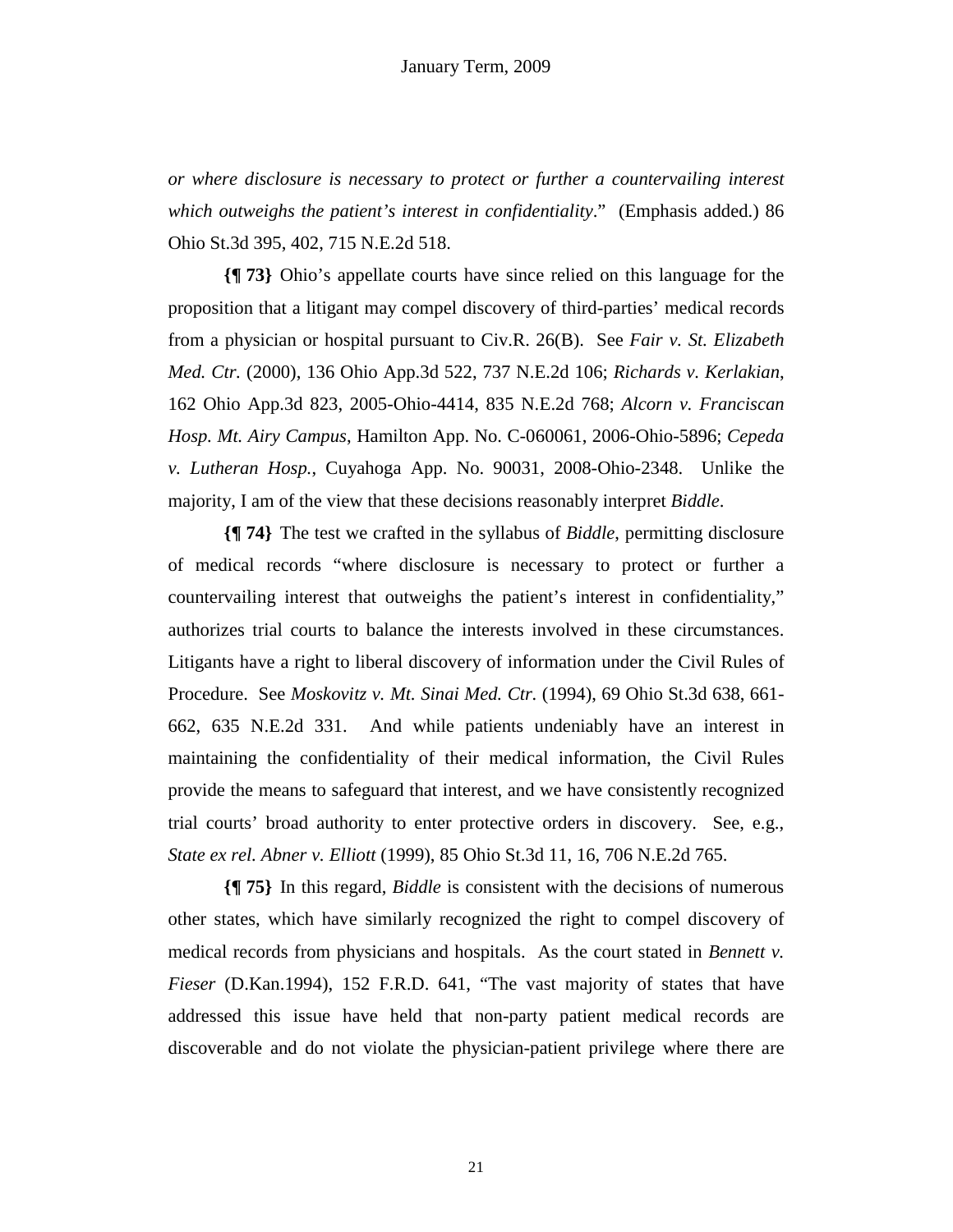adequate safeguards to protect the identity of the non-party patient." Id. at 642- 643, citing *Terre Haute Regional Hosp. v. Trueblood* (Ind.1992), 600 N.E.2d 1358, 1359; *Ventimiglia v. Moffitt* (Fla.App.1986), 502 So.2d 14; *Ziegler v. Superior Court in and for Pima Cty.* (1982), 134 Ariz. 390, 394, 656 P.2d 1251; and *Community Hosp. Assn. v. Dist. Court in and for Boulder Cty.* (1977), 194 Colo. 98, 100, 570 P.2d 243. See also *Amisub, Inc. v. Kemper* (Fla.App.1989), 543 So.2d 470; *Rudnick v. Superior Court of Kern Cty.* (1974) 11 Cal.3d 924, 523 P.2d 643, 114 Cal.Rptr. 603; *Osterman v. Ehrenworth* (1969), 106 N.J.Super. 515, 256 A.2d 123; but see *Parkson v. Cent. DuPage Hosp.* (1982), 105 Ill.App.3d 850, 61 Ill.Dec. 651, 855, 435 N.E.2d 140.

**{¶ 76}** Particularly persuasive is the Supreme Court of Indiana's decision in *Trueblood*, which held, "[W]here adequate safeguards exist to protect the identity and confidentiality of the non-party patient, the trial court may allow the discovery of the non-party patient medical records even where the patient has not waived the physician-patient privilege." 600 N.E.2d at 1362. The court explained that "[a]long with a patient's individual interest in quality medical care, the public has an interest in being protected from incompetent physicians" and that "[i]t is unlikely that a patient would be inhibited from confiding in his physician where there is no risk of humiliation and embarrassment, and no invasion of the patient's privacy." Id. at 1361, citing *Ziegler*, 656 P.2d at 1255. And as the court stated, "[i]n situations where the medical records are relevant, a 'blanket prohibition against examination and use against the hospital of such records would result in an injustice.' " Id., quoting *Ziegler*, 656 P.2d. at 1255.

**{¶ 77}** Based on this authority and on *Biddle*, I would reverse the decision of the appellate court to vacate the trial court's entry granting the Roes' motion to compel discovery of medical records held by Planned Parenthood. In my view, the medical records requested by the Roes satisfy Civ.R. 26(B)(1), which provides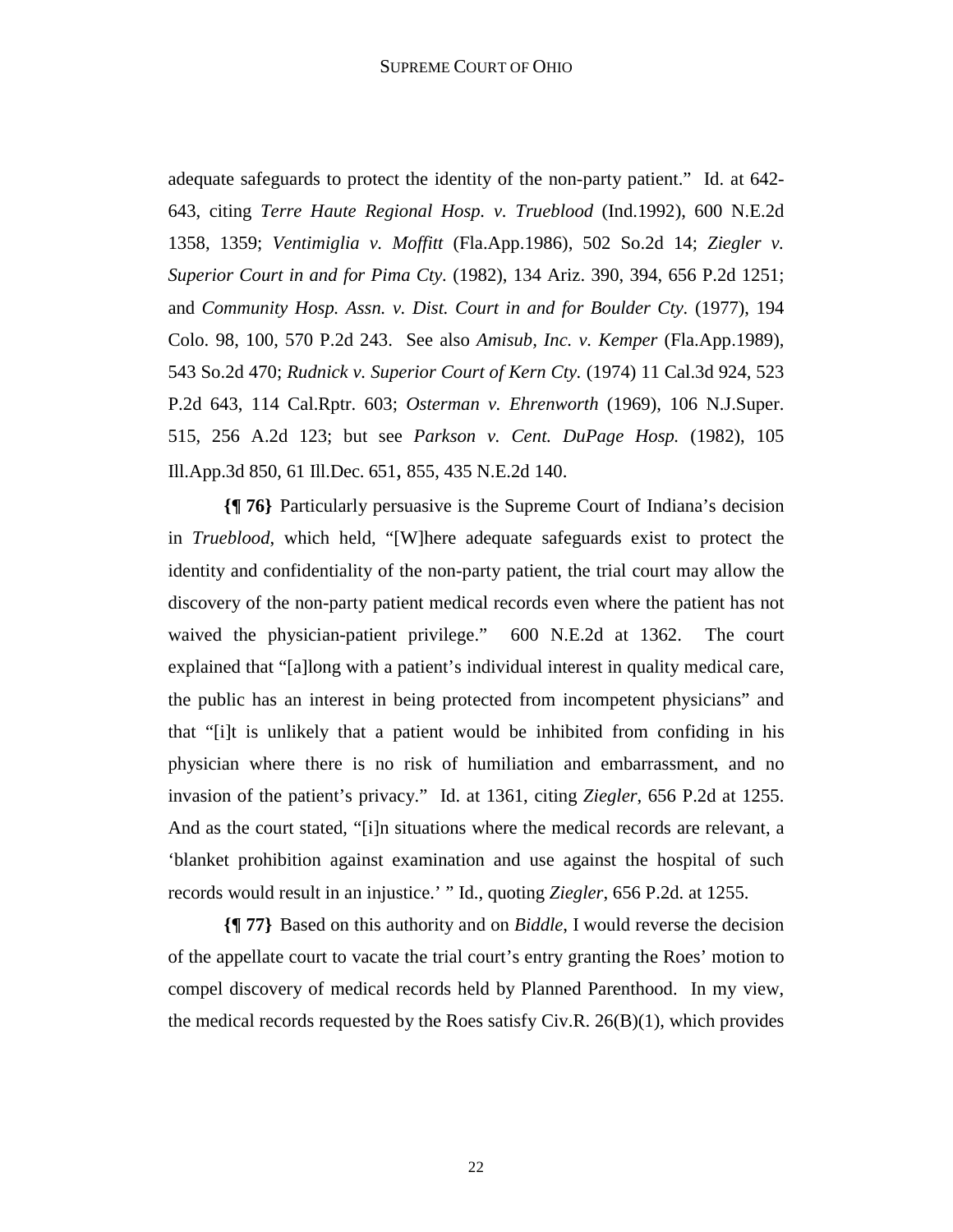that information is discoverable when it is "relevant to the subject matter involved in the pending action" and that "[i]t is not ground for objection that the information sought will be inadmissible at the trial if the information sought appears reasonably calculated to lead to the discovery of admissible evidence." We should not disturb the trial court's ruling in this regard in the absence of an abuse of discretion. See *State ex rel. Daggett v. Gessaman* (1973), 34 Ohio St.2d 55, 57, 63 O.O.2d 88, 295 N.E.2d 659. Furthermore, because the trial court placed the medical records under a protective order and ordered them redacted, the physician-patient privilege will not be violated by their disclosure by Planned Parenthood.

**{¶ 78}** Accordingly, I dissent from this part of the majority's decision.

\_\_\_\_\_\_\_\_\_\_\_\_\_\_\_\_\_\_

## **DONOVAN, J., dissenting.**

**{¶ 79}** I respectfully dissent. I would reverse the judgment of the court of appeals, thus reinstating the trial court's order compelling discovery. My focus in this dissent will not be on 2008 Am.Sub.H.B. No. 280 ("H.B. 280") , as I find the amendments to be merely remedial, since the Roes, in my view, are entitled to the discovery initially ordered by the trial court under pre-existing, as well as current, law. The Roes should be entitled to redress a pre-existing actionable wrong.

**{¶ 80}** The Roes have presented cognizable claims; they should be able to pursue discovery on their claims. "The truth must be known, as far as possible, to enable the law to provide justice in each case." *State v. Antill* (1964), 176 Ohio St. 61, 64, 26 O.O.2d 366, 197 N.E.2d 548. The majority's approach to discovery and the standard of review applied herein effectively eviscerates the Roes' rights to examine every possible legal argument. This court should recognize the value of the numerous protective orders that Civ.R. 26 provides. Without this recognition, the Roes and other plaintiffs lose legal arguments before they are fully developed. Accordingly, I cannot agree with the narrow construction the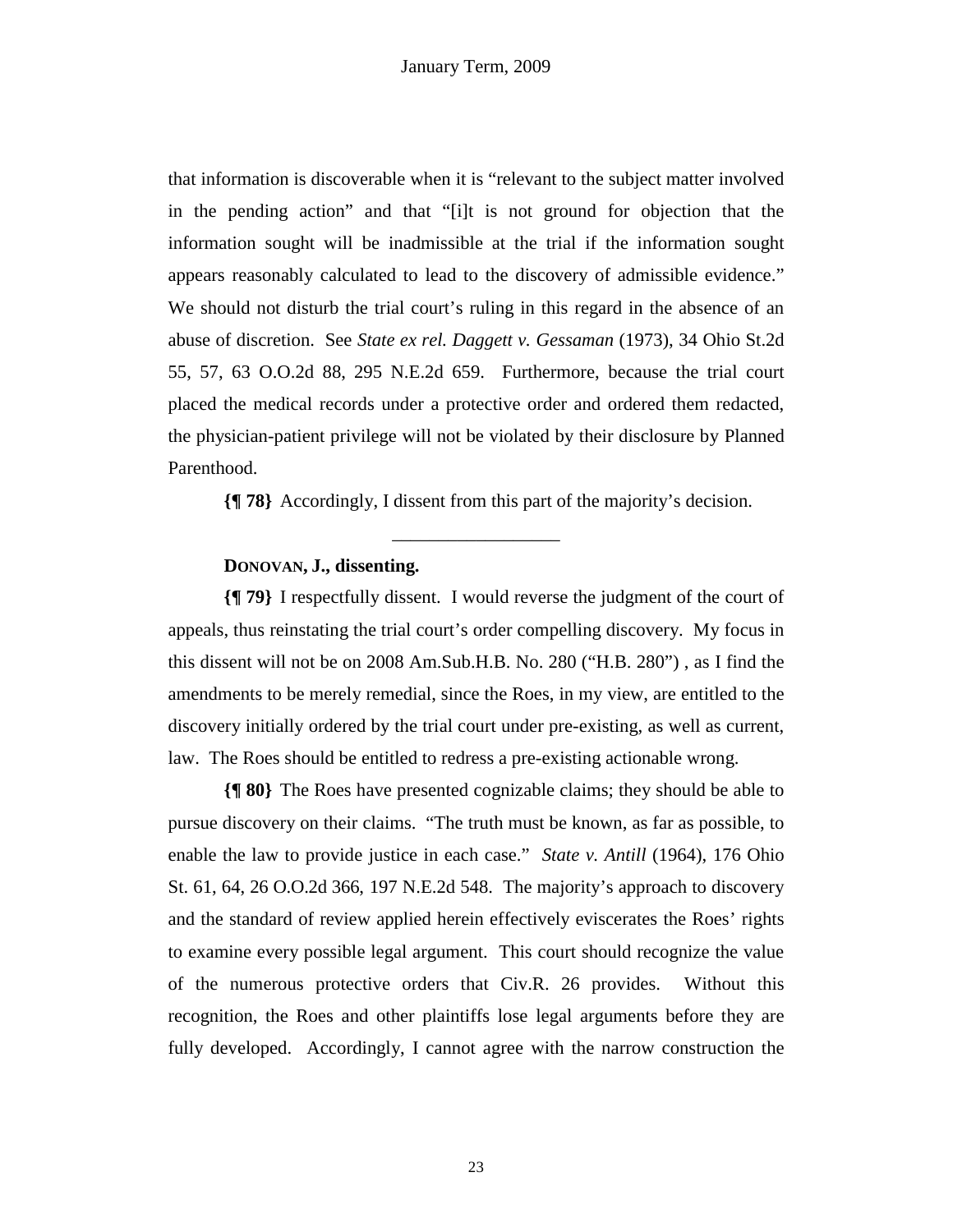majority now assigns *Biddle v. Warren Gen Hosp.* (1999), 86 Ohio St.3d 395, 715 N.E.2d 518.

**{¶ 81}** Commensurate with the objection to discovery, the Roes have the initial burden of establishing relevance of the records sought. Relevance should be approached with flexibility, favoring discovery. The trial court correctly started with the premise that the suspected child-abuse reports and medical records need not necessarily be admissible at trial to permit examination during the discovery process. This is clearly not a situation in which the Roes are making a request for totally irrelevant records. Even a tangential relationship between the Roes' claims and information sought that may lead to admissible evidence satisfies the relevance requirement.

**{¶ 82}** A trial court enjoys broad discretion in the regulation of discovery. *Whitt v. ERB Lumber*, 156 Ohio App.3d 518, 2004-Ohio-1302, 806 N.E.2d 1034. The standard of review in discovery matters is normally abuse of discretion. While the management of discovery is reviewed under an abuse-of-discretion standard, questions of the existence of a privilege are questions of law and are reviewed de novo. Whether the information sought is confidential and privileged from disclosure is a question of law that is reviewed de novo. This is a correct characterization of the standard of review in deciding a pure question of law. In determining the pure legal question, an appellate court may properly substitute its judgment for that of the trial court. However, in the instant case, the pure legal question has been resolved. In fact, it is undisputed that the third-party/nonparty records are confidential. This case does not turn upon a misconstruction or misapplication of R.C. 2317.02 (privileged communication). Thus, in my view, the appellate court erroneously reviewed the trial court's order by utilizing a de novo review, and this court's very recent decision in *Med. Mut. of Ohio v. Schlotterer*, 122 Ohio St.3d 181, 2009-Ohio-2496, 909 N.E.2d 1237, is not controlling.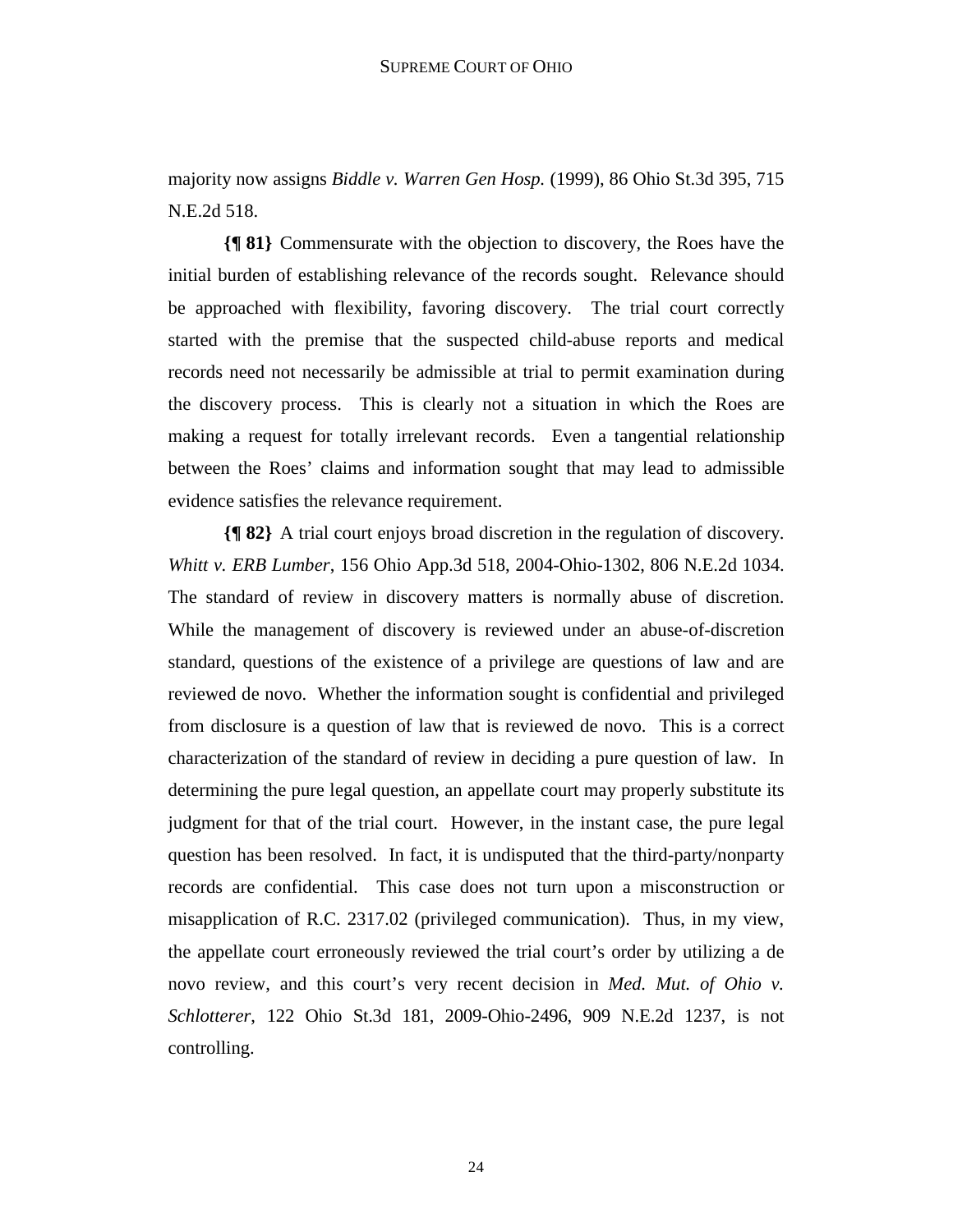**{¶ 83}** In *Med. Mut. of Ohio,* the issue was whether patients' consents to release their medical records to their insurer waived the physician-patient privilege in the context of a civil fraud action brought by the insurer against the physician. The court correctly applied the de novo standard of review to determine whether the information sought by the insurer was confidential and privileged. *Med. Mut. of Ohio*, 122 Ohio St.3d 181, 2009-Ohio-2496, 909 N.E.2d 1237, ¶ 13, has no application to the Roes' discovery request, as the issue herein is necessarily not one of confidentiality and privilege, but one of "the propriety of the disclosure."

**{¶ 84}** Given the Roes' right to litigate their claims and the thirdparty/nonparty interests in confidentiality, the trial court should be charged with weighing competing interests. This weighing of competing interests is a balancing of facts and interests best suited for the trial judge's determination. From a policy perspective, the application of an abuse-of-discretion standard would be consistent with the trial court's widely recognized and accepted discretion to regulate the discovery process. It would also be consistent with the generally recognized proposition that the trial court is most informed and knowledgeable about the unique circumstances of a case and thus is in the best position to evaluate and decide these issues. Accordingly, the trial court should be afforded the proper deference in balancing the competing interests at stake. The trial court could properly conclude that the Roes' right to seek redress and the need to protect children who are victimized by adult sexual predators outweigh confidentiality concerns. The suggestion by the appellate court that there is an erroneous interpretation of law requiring de novo review on this record is simply not true. Weighing countervailing interests is not a legal determination, nor should it be characterized as such. Rather, it is a balancing of facts, which may lead to the conclusion that the privilege is outweighed by other rights, to wit, an injured party's right to redress.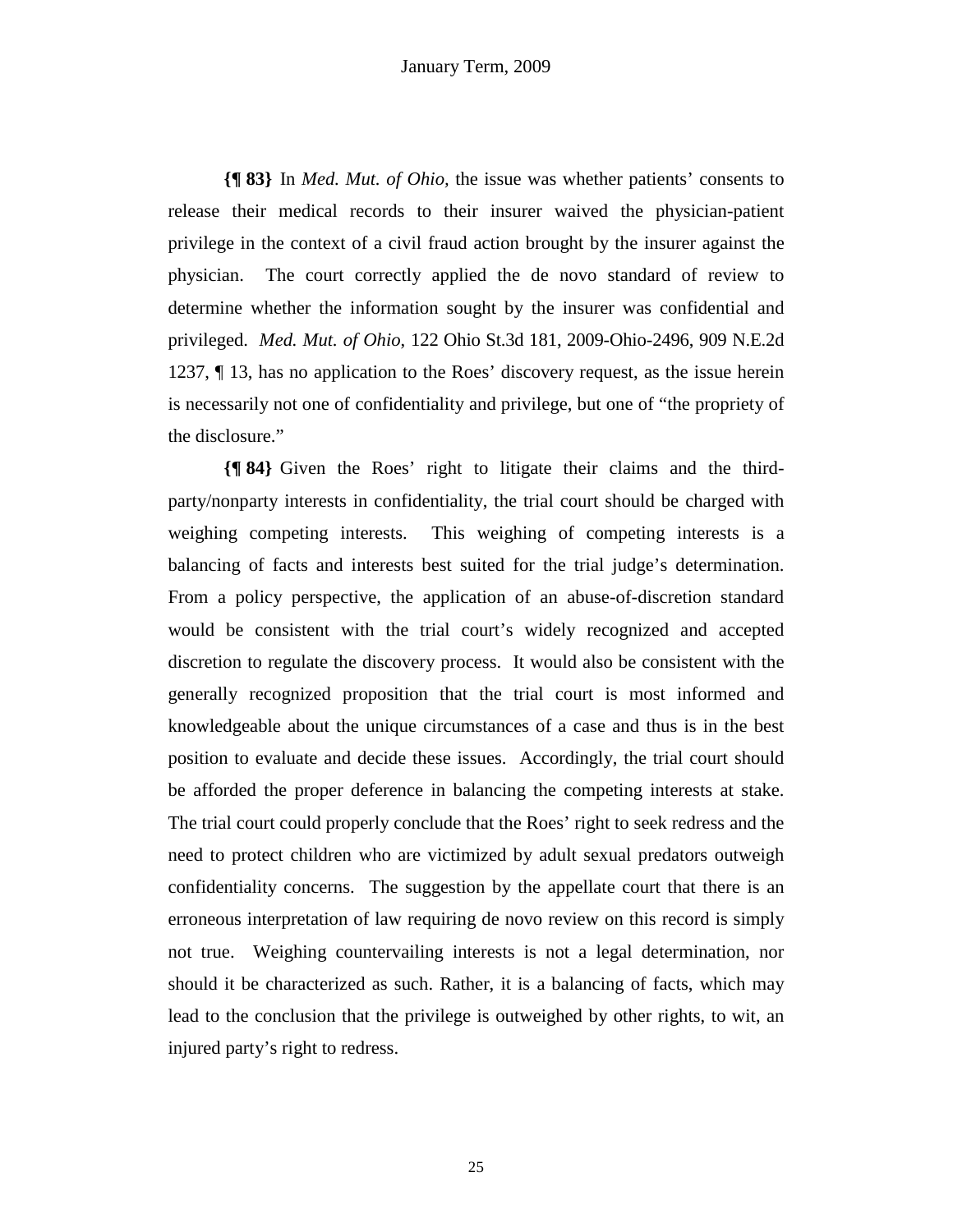#### SUPREME COURT OF OHIO

**{¶ 85}** The majority, in my view, creates new law that will permit appellate courts to substitute their judgment — that is, their own opinions — for what they would have done in managing the discovery process by characterizing this case as one in which the appellate court conducts a de novo review of the discovery order. The "propriety of disclosure" of redacted medical records should be all about a "countervailing interest," pursuant to a proper construction of *Biddle*, 86 Ohio St.3d at 402, 715 N.E.2d 518. *Biddle*'s applicability should not be limited to the defense of a tort of unauthorized disclosure of medical information. Countervailing interests are not different from competing considerations. Curiously, this court has explained the abuse-of-discretion standard as " 'the idea of choice, of an exercise of will, of a determination made between competing considerations.' " *Huffman v. Hair Surgeon, Inc.* (1985), 19 Ohio St.3d 83, 87, 19 OBR 123, 482 N.E.2d 1248, quoting *State v. Jenkins* (1984), 15 Ohio St.3d 164, 222, 15 OBR 311, 473 N.E.2d 264. What we have here is competing considerations, and an abuse-of-discretion standard should apply.

**{¶ 86}** In *Biddle*, this court acknowledged that there are special situations in which "disclosure is necessary to protect or further a countervailing interest that outweighs the patient's interest in confidentiality." 86 Ohio St.3d 395, 715 N.E.2d 518, paragraph two of the syllabus. I conclude that this is one of those "special situations." In *Biddle*, this court acknowledged, "[W]hen a physician's report 'is made in the manner prescribed by law, he of course has committed no breach of duty toward his patient \* \* \* and no liability could result.' " Id. at 402, quoting *Simonsen v. Swenson* (1920), 104 Neb. 224, 228, 177 N.W. 831. However, the claims set forth by the Roes are simply that liability should result when the opposite occurs  $-$  i.e., statutory duties are not fulfilled, and injury results.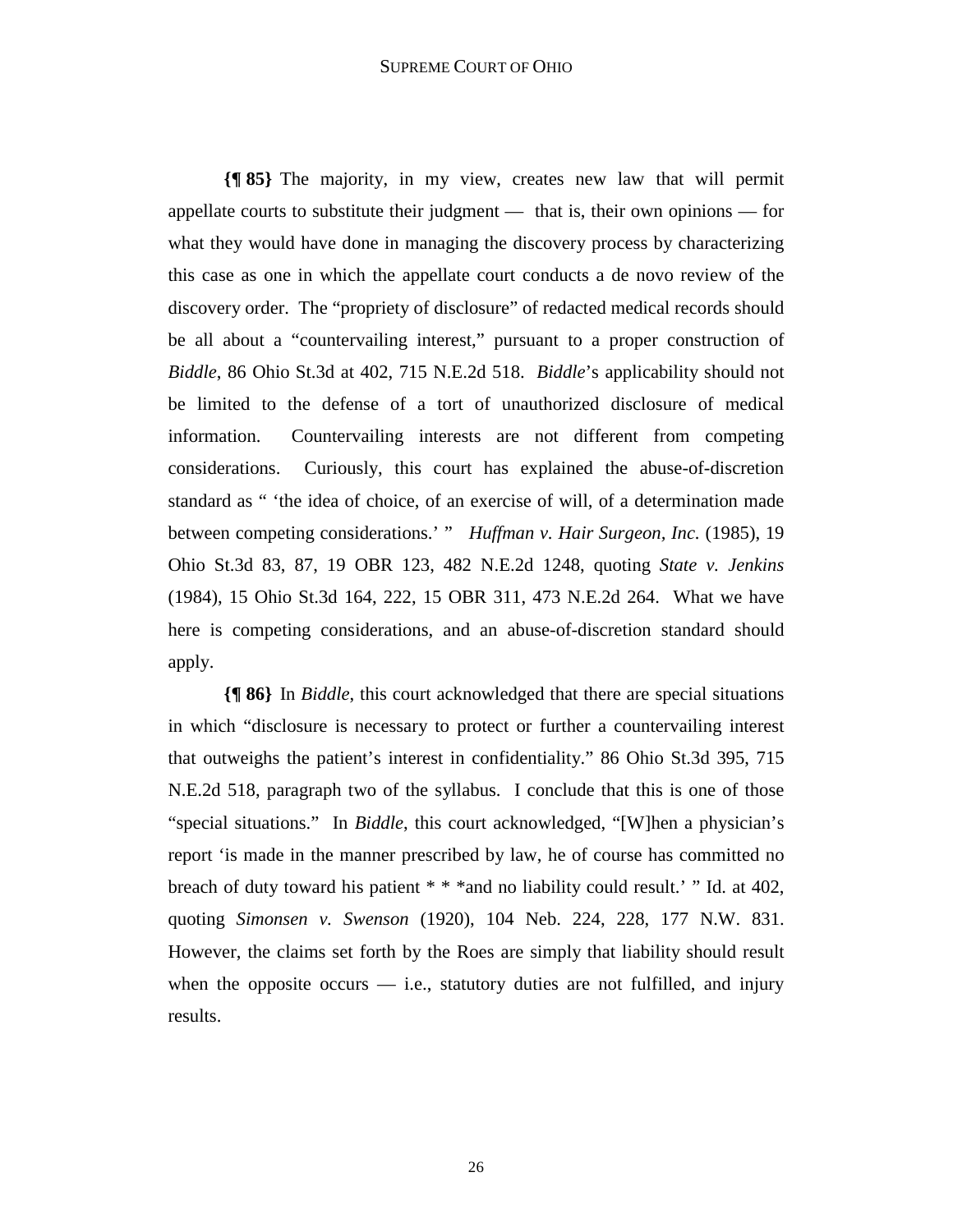**{¶ 87}** There is absolutely nothing in *Biddle* that suggests, much less holds, that the "propriety of disclosure" should be decided as a matter of law. *Biddle* was the only case that the appellate court relied upon for this proposition, other than *Alcorn v. Franciscan Hosp*. *Mt. Airy Campus*, Hamilton App. No. C-060061, 2006-Ohio-5896, ¶ 17, which merely cites *Biddle*. Accordingly, any reliance by the appellate court on *Alcorn* and *Biddle*, in my view, is misplaced.

**{¶ 88}** Although the majority suggests that "courts have interpreted *Biddle* as creating a right to obtain nonparty confidential medical information," the cases cited by the majority do not attribute that construction to *Biddle*: *Fair v. St. Elizabeth Med. Ctr*. (2000), 136 Ohio App.3d 522, 527, 737 N.E.2d 106; *Richards v. Kerlakian*, 162 Ohio App.3d 823, 2005-Ohio-4414, 835 N.E.2d 768, ¶ 5; *Alcorn*, Hamilton App. No. C-060061, 2006-Ohio-5896, ¶ 17; *Cepeda v. Lutheran Hosp*., Cuyahoga App. No. 90031, 2008-Ohio-2348, ¶ 15.

**{¶ 89}** Robert Fair, for example, was assaulted in a psychiatric ward by another patient, sustaining serious injuries. *Fair*, 136 Ohio App.3d at 523, 737 N.E.2d 106. Fair and his wife brought claims of negligence and loss of consortium against the hospital *("*SEMC"). Id. at 524. SEMC's motion for summary judgment was overruled, and the Fairs filed a motion to compel the records of Robert's attacker. The trial court overruled the motion to compel in reliance upon *Johnston v. Miami Valley Hosp.* (1989), 61 Ohio App.3d 81, 85, 572 N.E.2d 169, which refused to create an exception to the doctor-patient privilege to prove the existence of a "special relationship" between the hospital and a patient that caused injury to another patient. SEMC filed a second motion for summary judgment, and in response, the Fairs filed a Civ.R. 56(F) motion, stating that they could not oppose SEMC's motion because they lacked sufficient discovery. *Fair*, 136 Ohio App.3d at 524. Following a hearing, the trial court overruled the Fairs' motion, based upon *Johnston*, determining that the alleged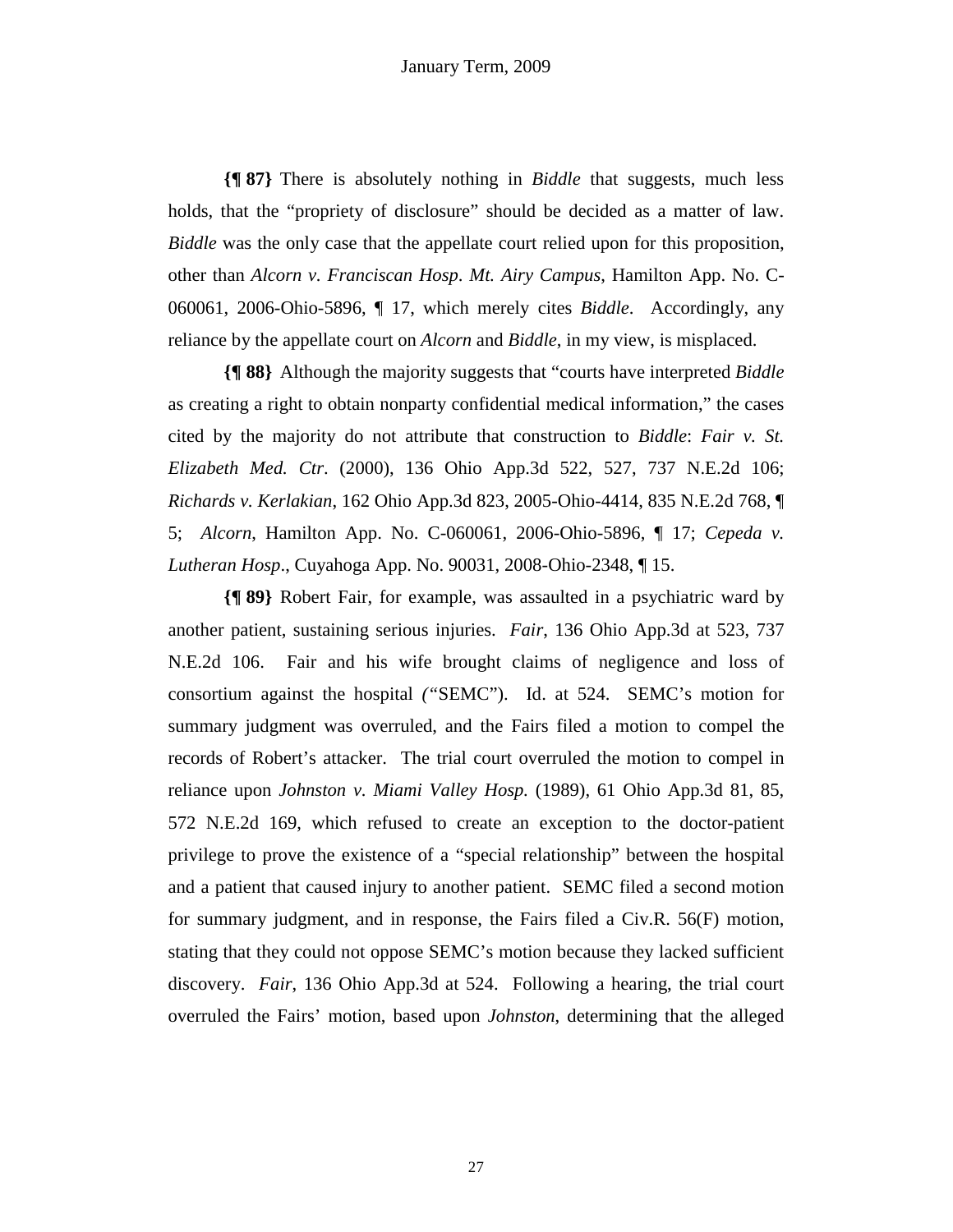attacker's name and records were privileged information unless waived by the patient, and it granted SEMC's motion for summary judgment. Id. at 524-525.

**{¶ 90}** On its own motion, the trial court then vacated its decision to "properly frame the privilege issues for appeal." Id. at 525. The trial court then filed its decision granting SEMC's motion for summary judgment, reiterating that the information sought was deemed not discoverable. Id.

**{¶ 91}** On appeal, the Fairs relied upon *Biddle,* arguing that an appropriate circumstance existed "in which confidentiality must yield to the public interests." *Fair,* 136 Ohio App.3d at 526, 737 N.E.2d 106. The Fairs claimed that "their right to redress for Robert's injuries should prevail over the confidentiality interests of the unidentified patient." Id.

**{¶ 92}** The Second District noted, "[T]o the extent that the Ohio Supreme Court has carved out an exception to the physician-patient privilege in certain cases, *Johnston, supra,* has been overruled," and it determined that the facts of the Fairs' case fell "within the exception articulated in *Biddle." Fair*, 136 Ohio App.3d at 526, 737 N.E.2d 106. The court reached this holding because "SEMC had a duty to reasonably protect Robert from assault or battery by third persons, including other patients," pursuant to R.C. 5122.29. Id. at 527. The court further determined that the Fairs' right of recourse for SEMC's alleged breach of duty amounted to a "special situation where disclosure must be made to protect Robert's rights." Id. Since SEMC's position was that no offense of violence occurred, it would be "inherently unfair" to limit the Fairs to SEMC's determination, without access to the attacker's medical records. Id. In other words, disclosure was necessary to protect Robert's rights. Finally, all identifying information was to be redacted from the records to protect the alleged attacker's identity. Id.

**{¶ 93}** In *Richards,* a doctor and his practice group appealed the trial court's order granting discovery of approximately 30 redacted operative reports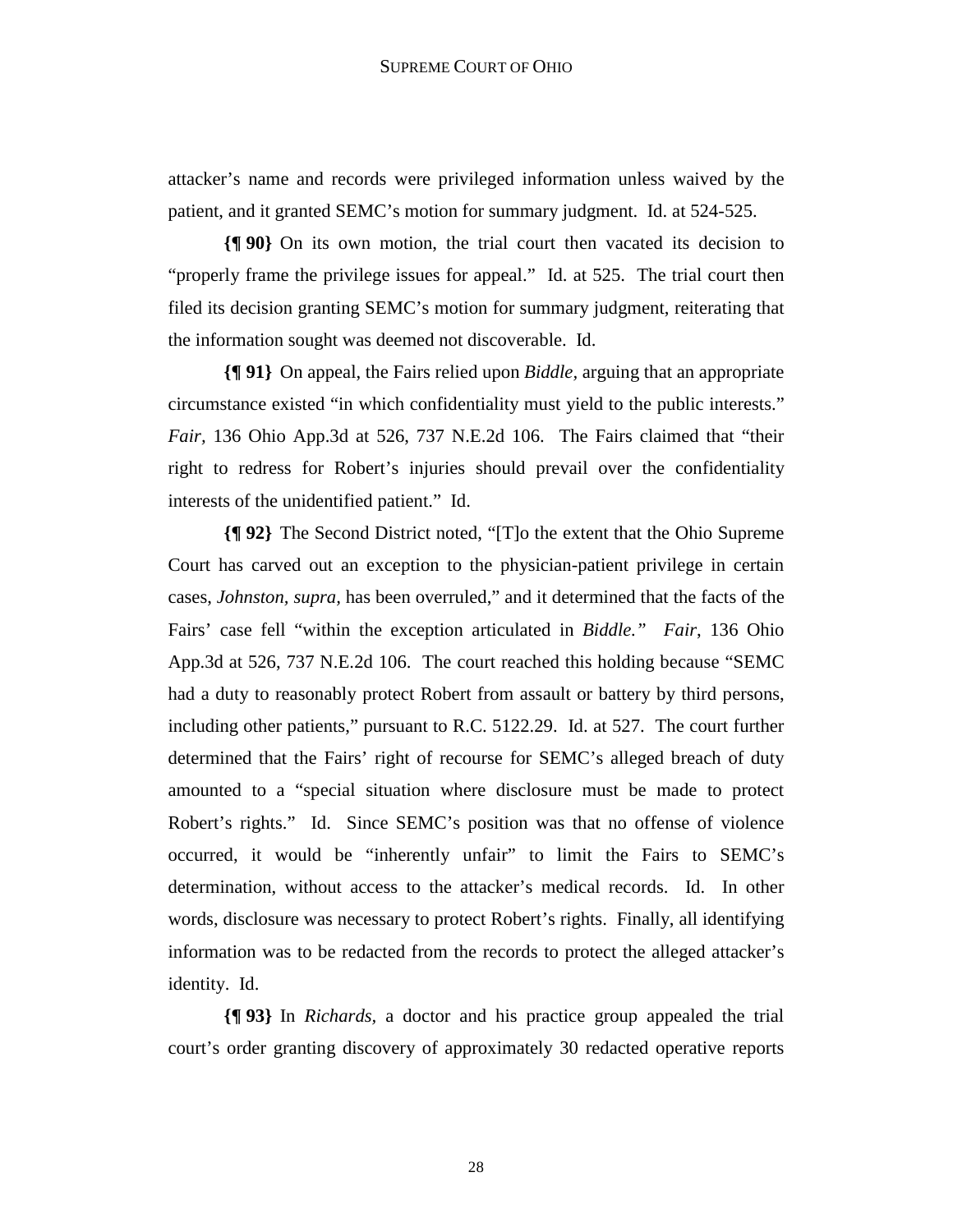involving surgeries performed by the doctor in the context of a wrongful-death action. *Richards,* 162 Ohio App.3d 823, 2005-Ohio-4414, 835 N.E.2d 768, ¶ 1. The trial court's order required that all identifying information be redacted and that the information not be shared with nonwitnesses or filed with the court*.* It further ordered the copies returned at the end of the litigation.

**{¶ 94}** In his appeal, the doctor relied upon R.C. 2317.02, which provides the testimonial privilege of patient and physician communications. The First District Court of Appeals noted that the operative reports were protected by the statute, but it further noted that "the privilege afforded under R.C. 2317.02 is not absolute. The Ohio Supreme Court has held that the discovery of such protected communications may be appropriate under certain circumstances, such as to further a countervailing interest that outweighs the nonparty patient's interest in confidentiality." *Richards,* 162 Ohio App.3d 823, 2005-Ohio-4414, 835 N.E.2d 768, *¶* 5.

**{¶ 95}** Regarding the plaintiffs' primary claim of negligent credentialing, the First District noted, "It is difficult to imagine how else the negligentcredentialing claim could have been investigated without the disputed documents." Id. at ¶ 6. Further, the plaintiffs intended to impeach the doctor's deposition testimony with the documents. It was significant to the First District that the plaintiffs presented their impeachment argument with specificity. Id.

**{¶ 96}** The First District distinguished the authority upon which the doctor relied, *Wozniak v. Kombrink* (Feb. 13, 1991), 1st Dist. No. C-89053, 1991 WL 17213*.* In that case, the plaintiff sought nonparty medical records to impeach the testimony of an expert witness. In reversing the judgment of the trial court, the First District determined that the risk of disclosing the patient's identity outweighed the benefit to the plaintiff in impeaching the expert, since the plaintiff had "less intrusive means to obtain the same information." 162 Ohio App.3d 823, 2005-Ohio-4414, 835 N.E.2d 768, at ¶ 7. In contrast, Richards sought to impeach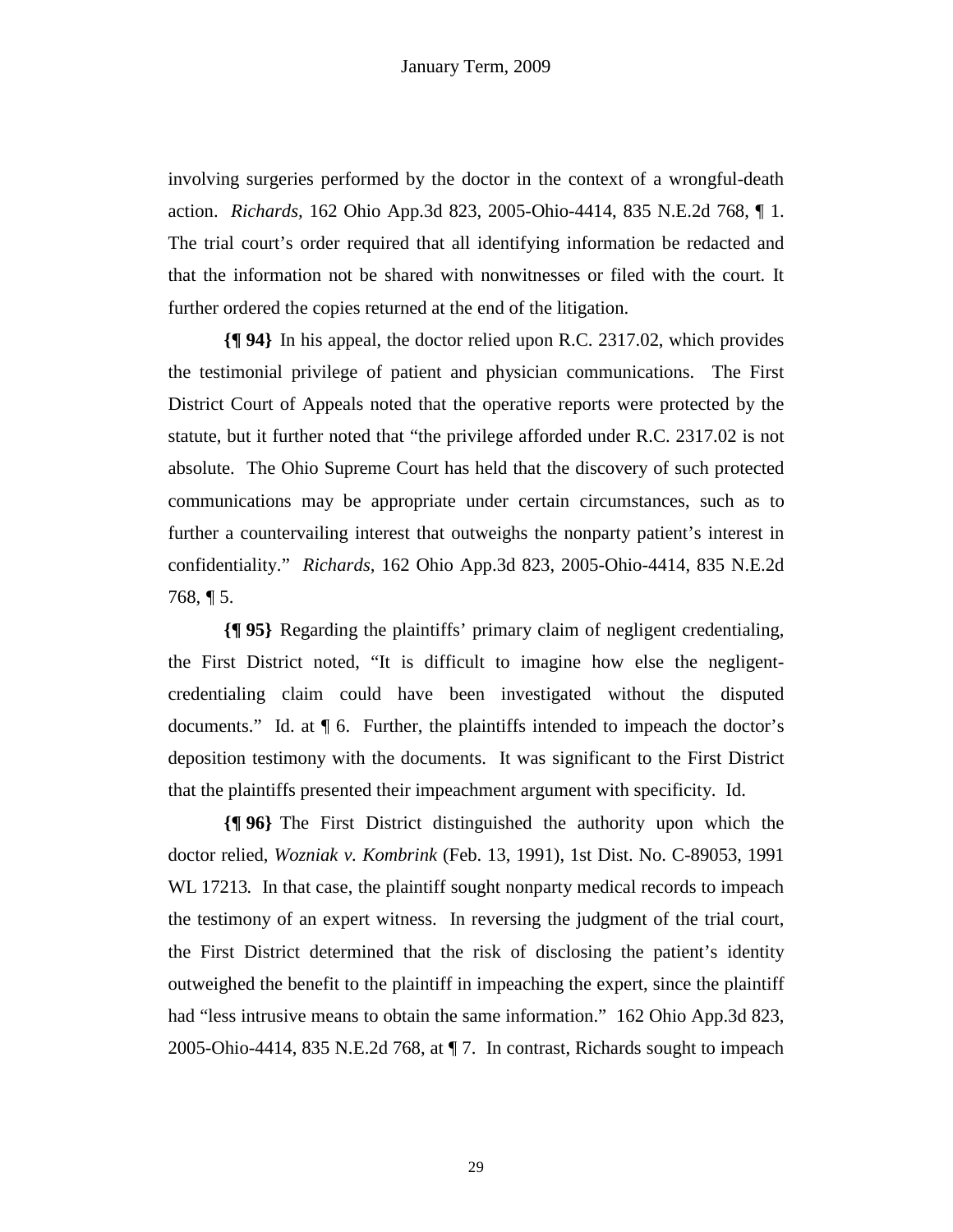a party and to develop a primary claim. The First District noted that the trial court protected the identity of the nonparty patients and *"specifically weighed the risk of disclosure of this information* otherwise protected by R.C. 2317.02 *against the plaintiff's compelling need for the information."* (Emphasis added). Id. at ¶ 8.

**{¶ 97}** In *Alcorn*, Teri Alcorn was allegedly sexually assaulted by another patient in the psychiatric ward of the hospital where she had been admitted due to bipolar disorder. *Alcorn,* 2006-Ohio-5896, ¶ 3. Gerald Alcorn asserted a claim of loss of consortium, and the Alcorns sought the medical records of the alleged attacker, whom they knew. Id. at ¶ 3-4. The Alcorns argued that "their interests in prosecuting their claims outweighed Franciscan's interest in preserving the physician-patient privilege." Id. at ¶ 5. After an in camera review, the trial court granted the Alcorns' motion to compel. Id. at ¶ 5 -6.

**{¶ 98}** On the hospital's appeal, the Alcorns relied upon *Biddle*'s "common-law exception to the privilege." Id. at ¶ 8. The First District quoted *Biddle's* holding that a hospital may disclose otherwise privileged records where " 'disclosure is necessary to protect or further a countervailing interest that outweighs the patient's interest in confidentiality.' " Id. at ¶ 9. The First District next noted that "[t]he propriety of disclosure is a question of law," subject to de novo review. Id. The only authority for this proposition of law as noted above was *Biddle,* which does not hold that the propriety of disclosure is a question of law.

**{¶ 99}** In reliance upon *Fair,* the First District determined that "[a]bsent the medical records of the patient, the Alcorns would \* \* \* have been prevented from proving that [the hospital] was aware of the patient's dangerous proclivities and therefore prevented from establishing a breach of duty on the part of the hospital." Id. at  $\P$  11. The court noted that the trial court took every practical measure to ensure that the records would not be disclosed beyond the requirements for discovery. Id. at ¶ 13.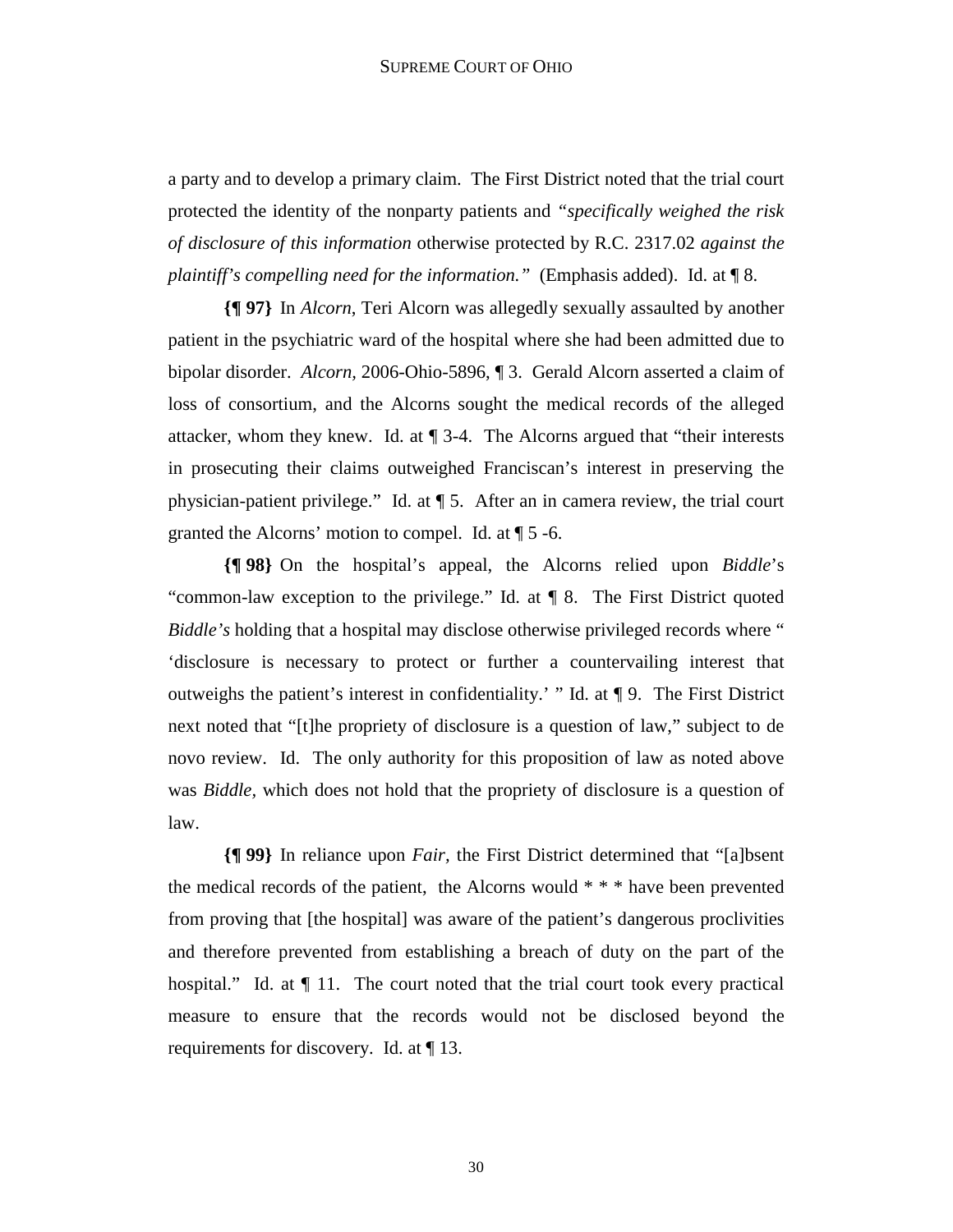**{¶ 100}** The hospital also argued that the scope of discovery was too broad. Again, the First District noted that while "the initial question of privilege was a matter of law, the management of the discovery process was solely within the discretion of the trial court." Id. at ¶15. Notably, no abuse of discretion was found in the granting of the trial court's discovery order. Id. at ¶ 17.

**{¶ 101}** In *Cepeda*, 2008-Ohio-2348, the patient filed a multi-count complaint against, inter alia, a doctor and his practice, after the doctor allegedly inappropriately and unnecessarily removed her uterus and ovaries. Id. at ¶ 2. The trial court granted the Cepedas' motion to compel the discovery of billing statements of nonparty patients sent to Medicare and Medicaid and information regarding the doctor's finances and income. Id. at ¶ 3-4. Defendants appealed, arguing that the billing records were protected by patient privilege and that the financial information sought was unnecessary for the Cepedas to pursue their claims. Id. at ¶ 7.

**{¶ 102}** The Eighth District Court of Appeals began by noting that the review of the management of the discovery process is subject to an abuse-ofdiscretion standard, while questions of privilege are subject to de novo review. *Cepeda*, 2008-Ohio-2348, at ¶ 9. Relying on *Biddle,* the court noted that the privilege provided by R.C. 2317.02 is "not absolute," noting that "disclosure is permitted in the absence of prior authorization of privileged matters where disclosure is made pursuant to a statutory mandate or common-law duty." Id. at ¶ 10. Second, "discovery of such protected communications is appropriate to protect or further a countervailing interest that outweighs the non-party patient's interest in confidentiality." Id. It was significant to the appellate court that "[s]hielding the identity preserves the objective of the patient-physician privilege while still achieving the public's interest in justice." Id. at  $\P$  11.

**{¶ 103}** Analogizing *Cepeda* to *Richards,* the court noted that the Cepedas sought defendants' billing statements to establish the doctor's alleged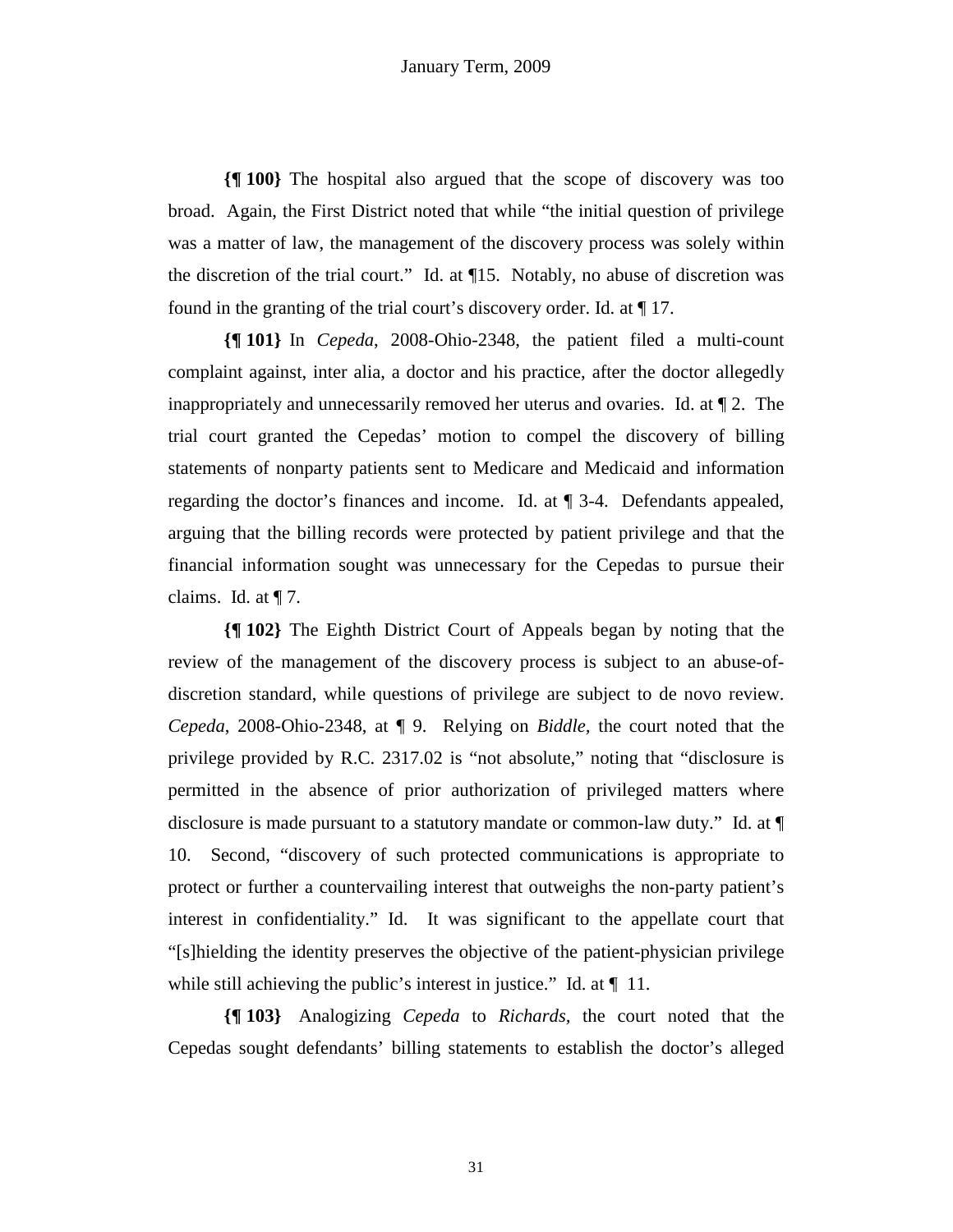motive to supplement his income by performing unnecessary procedures on patients with Medicare or Medicaid. *Cepeda*, 2008-Ohio-2348, at ¶ 16. The court determined that "such information is *necessary* to further a countervailing interest that outweighs the non-parties' privilege." (Emphasis added.) Id. Finally, the court noted that the trial court provided protection against the disclosure of the identity of the nonparty patients and limited dissemination of the discovered material. Id. at ¶ 17.

**{¶ 104}** In addition, the Eighth District disagreed that the questions regarding the doctor's finances were irrelevant and an invasion of privacy. The court reiterated, "[W]e review the trial court's decisions on the management of discovery matters under an abuse of discretion standard. \* \* \* The complaining party must establish a clear and prejudicial abuse of discretion that materially prejudices the party. \* \* \* Absent an abuse of discretion, an appellate court may not overturn the trial court's ruling on discovery matters." *Cepeda*, 2008-Ohio-2348, at ¶ 23-24. The court concluded that the "relevancy test pursuant to Civ.R.  $26(B)(1)$  'is much broader than the test to be utilized at trial. [Evidence] is only irrelevant by the discovery test when the information sought will not reasonably lead to the discovery of admissible evidence.' " *Cepeda*, 2008-Ohio-2348, at ¶ 29, quoting *Tschantz v. Ferguson* (1994), 97 Ohio App.3d 693, 715, 647 N.E.2d 507.

**{¶ 105}** The dissenting opinion in *Cepeda* asserted that *Richards* and *Fair* "seek to broaden *Biddle's* holding to apply in *any* case where disclosure is sought to aid a private lawsuit against a doctor who has been accused of malpractice." (Emphasis added.) *Cepeda*, 2008-Ohio-2348, at ¶ 31 (Blackmon, J., dissenting). The dissent notes that *Biddle* used the "balancing of 'countervailing interest' test to determine whether a patient's medical records can be disclosed to third party." Id. at ¶ 32. The dissent argued that "before a trial court may apply [*Biddle's*] balancing test, the trial court and this court must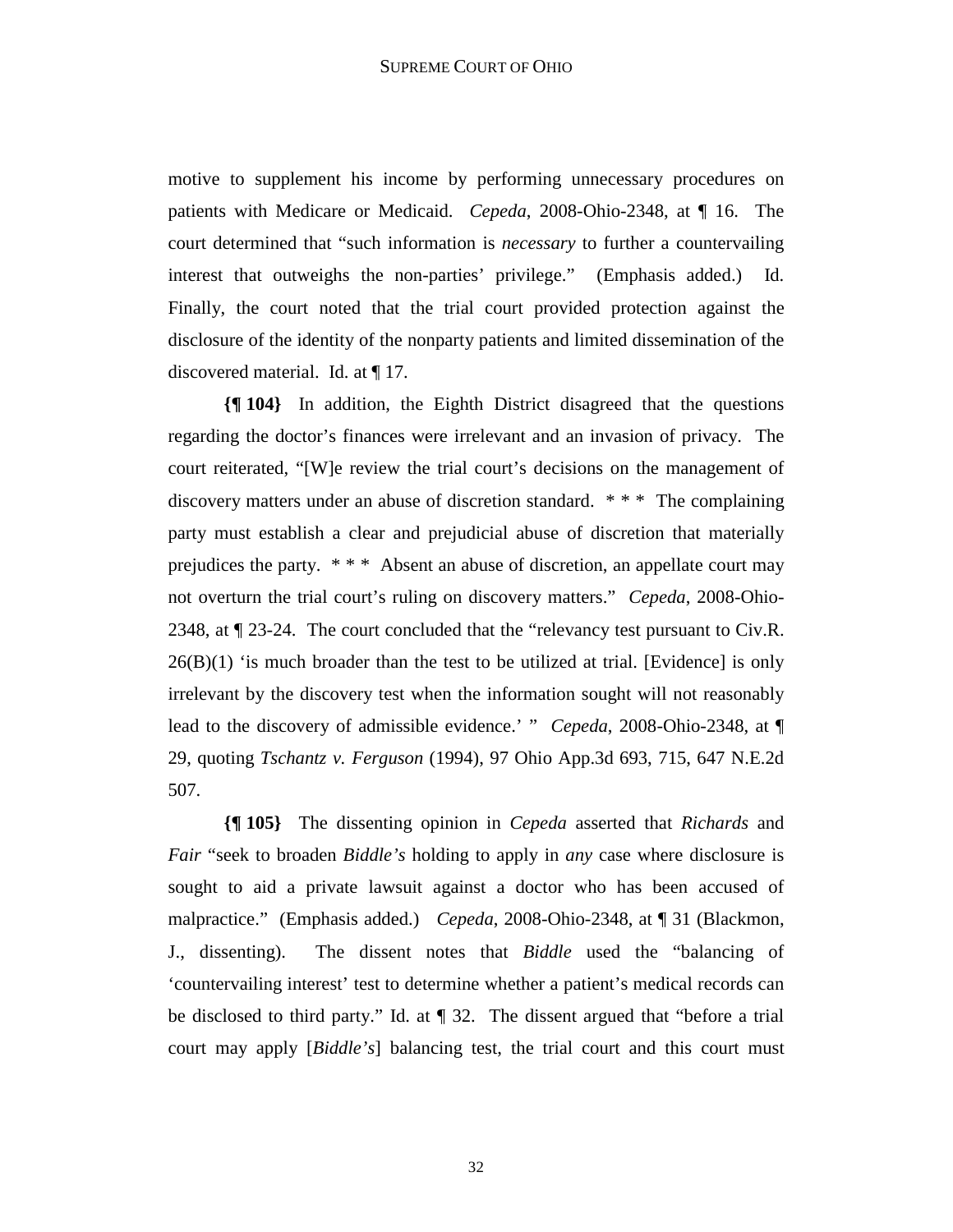define specially what the plaintiff-patient's interest is." Id. According to the dissent, "the Majority Opinion has joined the more relaxed understanding of *Biddle* and found *a judicially created right* of injured patients to obtain non-party patients' privileged confidential medical information to punish a wrong inflicted by the patient's doctor." (Emphasis added.) Id. at ¶ 34 (Blackmon, J., dissenting). The dissenting judge prefers "remedies \* \* \* which would not destroy the nonparty patients' privacy" over what was characterized as the "super attorney general" concept espoused by the majority in *Richards* and *Fair*. Id.

**{¶ 106}** Perhaps it is the language of the dissent in *Cepeda* that leads the majority to conclude that *Biddle* has been interpreted by appellate courts as creating a right to privileged information, but a close reading of these cases reveals that the trial courts conducted a proper weighing of countervailing interests and did not find an absolute right to confidential records. These courts merely recognized the narrow exception for special circumstances, as should be permitted under *Biddle.* 

**{¶ 107}** The majority herein overlooks the fact that redacting the documents to remove all patient-identifying information (only of those who are children, as is Jane) preserves the purpose of the privilege. The privilege should terminate where the public peril begins, whether uncovered by an individual plaintiff, class of plaintiff, prosecuting attorney, or attorney general. The privilege should not be absolute and should yield to the reporting requirements of the child-abuse-reporting statutes. The privilege should be construed narrowly because it is in derogation of the search for truth.

**{¶ 108}** The majority also mistakenly relies on *Jackson v. Greger,* 110 Ohio St.3d 488, 2006-Ohio-4968, 854 N.E.2d 487 (rejecting the three-part test for implied waiver of attorney-client privilege articulated in *Hearn v. Rhay* (E.D.Wash.1975), 68 F.R.D. 574), to reverse the trial court's order requiring Planned Parenthood to produce the redacted medical records. The majority does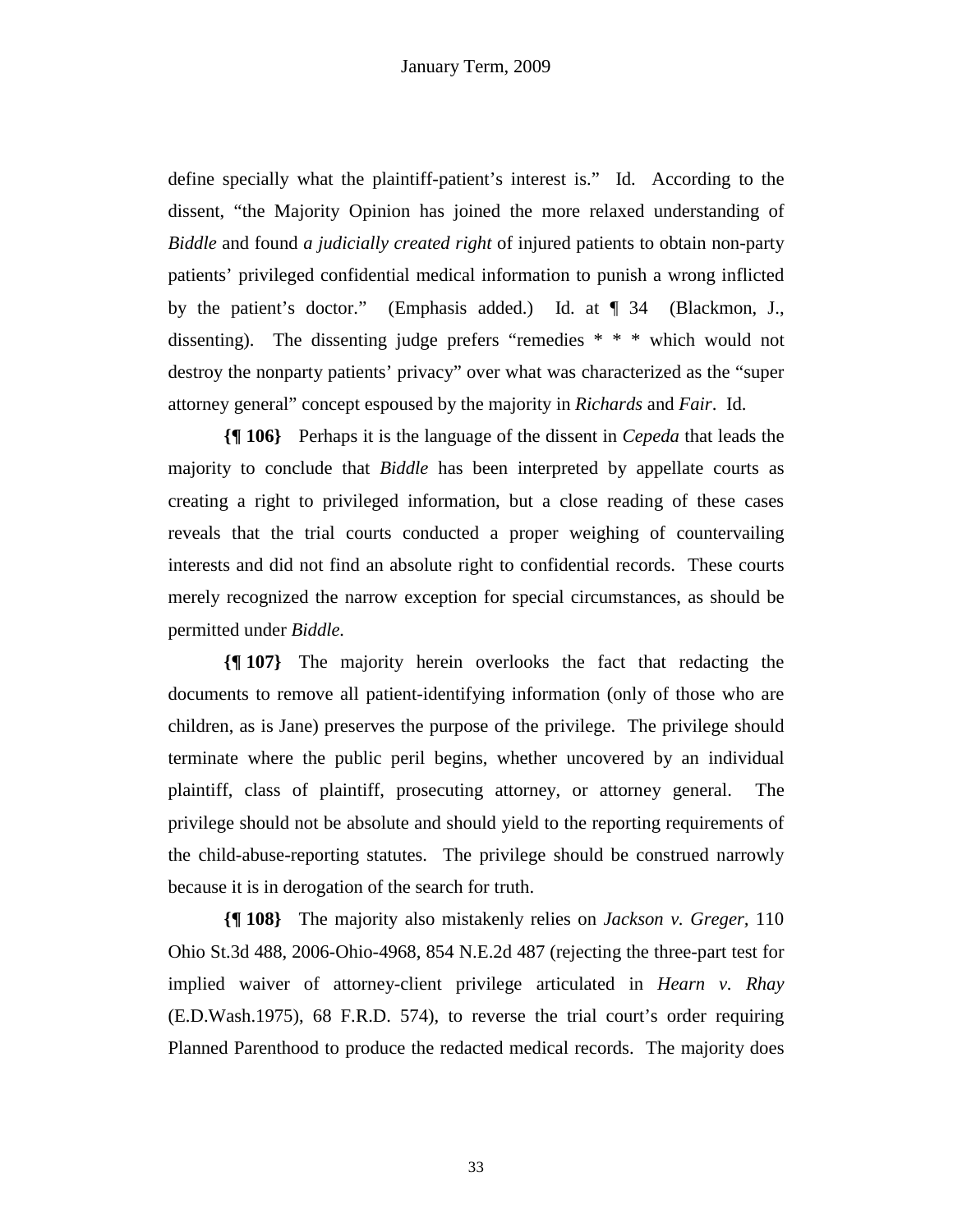so in a conclusory statement suggesting that any exceptions to the physicianpatient privilege are for the General Assembly to address. This statement ignores that what the Roes seek is not an exception to physician-patient privilege, but redacted records that violate no privilege. Once any personal information identifying the patients is redacted from the records, the requested discovery will not invade the physician-patient privilege. *Jackson*, a case involving the attorneyclient privilege, does not implicate the production of medical records under the protective order in this case.

**{¶ 109}** In *Jackson*, a client sued her criminal-defense attorney for legal malpractice after a court concluded that the client's guilty plea to the criminal charge precluded, based on collateral estoppel, her claim under Section 1983, Title 42, U.S.Code against the city and officers who arrested her. Id., 110 Ohio St.3d 488, 2006-Ohio-4968, 854 N.E.2d 487, ¶ 4. During discovery in the malpractice suit, the attorney sought all attorney-client privileged information from the Section 1983 action. Id. The trial court granted the attorney's motion to compel, and the appellate court reversed, applying the *Hearn* test and determining that the client had not impliedly waived privilege. Id. at  $\P$  5. On appeal, this court affirmed, holding that R.C. 2317.02 was the exclusive means by which the client's conduct could waive the attorney-client privilege. Id. at paragraph one of the syllabus.

**{¶ 110}** *Jackson* did not cite or address, much less question, the validity of the previous holding in *Biddle* that special situations may occur in which the interests of a patient, physician, third party, or the public may outweigh the patient's privilege in protecting his or her medical records. In fact, recently, this court analyzed and favorably applied *Biddle* in *Hageman v. Southwest Gen. Health Ctr.*, 119 Ohio St.3d 185, 2008-Ohio-3343, 893 N.E.2d 153, ¶ 13. Thus, as demonstrated by *Hageman, Jackson*'s conclusion that judicially created exceptions to statutory privileges are disfavored should not affect the holding in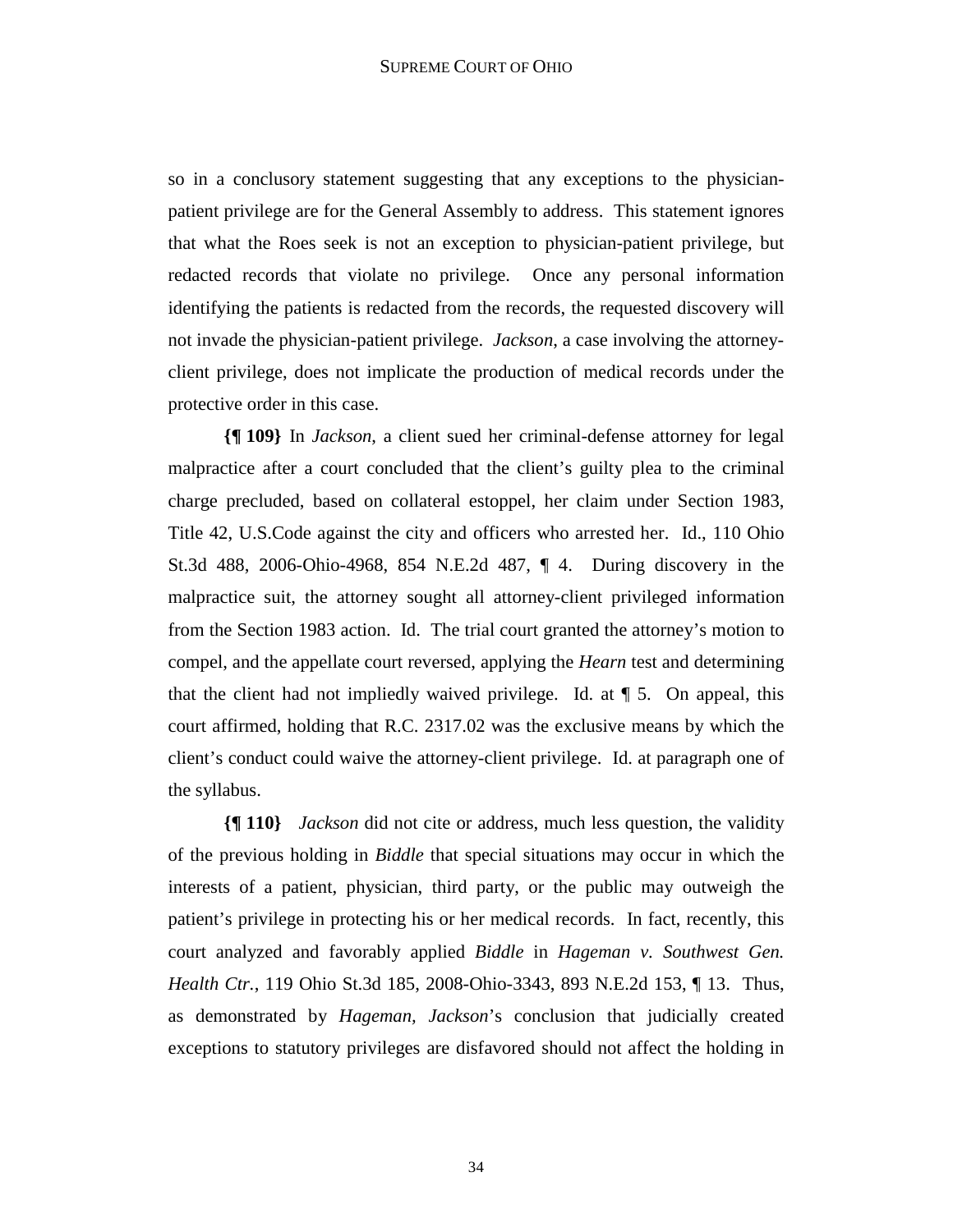*Biddle*. Indeed, *Jackson* did not suggest that this court would no longer recognize public-policy exceptions designed to protect other countervailing interests.

**{¶ 111}** Further, *Jackson* is distinguishable from *Biddle* and its progeny in that Jackson dealt with the manner in which the holder of the privilege could waive the privilege through his or her own conduct. *Biddle* and its progeny have not hinged on whether the conduct of nonparty patients waived privilege; rather, these cases weighed the competing interests at stake to determine whether the privileged information should be disclosed.

**{¶ 112}** Although the majority concludes that a narrow construction of *Biddle* compels nondisclosure, I disagree. The privilege asserted by Planned Parenthood is in derogation of the common law, which must be strictly construed against it. The Roes have set forth claims that constitute special circumstances necessitating disclosure. The third-party/nonparty's privacy rights are not invaded or imperiled with the proper redactions. Redactions can be achieved using the proper HIPAA (Health Insurance Portability and Accountability Act) standards to ensure patient confidentiality. The trial court ordered and can continue to take every reasonable and practical measure to ensure that the patients' records will not be disclosed beyond the requirement of discovery. An additional safeguard is the sealing of the records and a confidentiality order imposed upon the parties.

**{¶ 113}** Lost in all this debate is the fact that the confidentiality of patient records is for the protection of the patient, not the physician. (And in this case, we are talking exclusively about children, those under the age of 18 who may be the victims of sexual exploitation.) The defendants should not be permitted to frustrate a civil suit questioning their professional conduct (or lack thereof) by asserting the physician-patient privilege.

**{¶ 114}** On this record, both a private and public interest justified compelling discovery. The Roes, as parents of Jane, a 14-year-old child, have the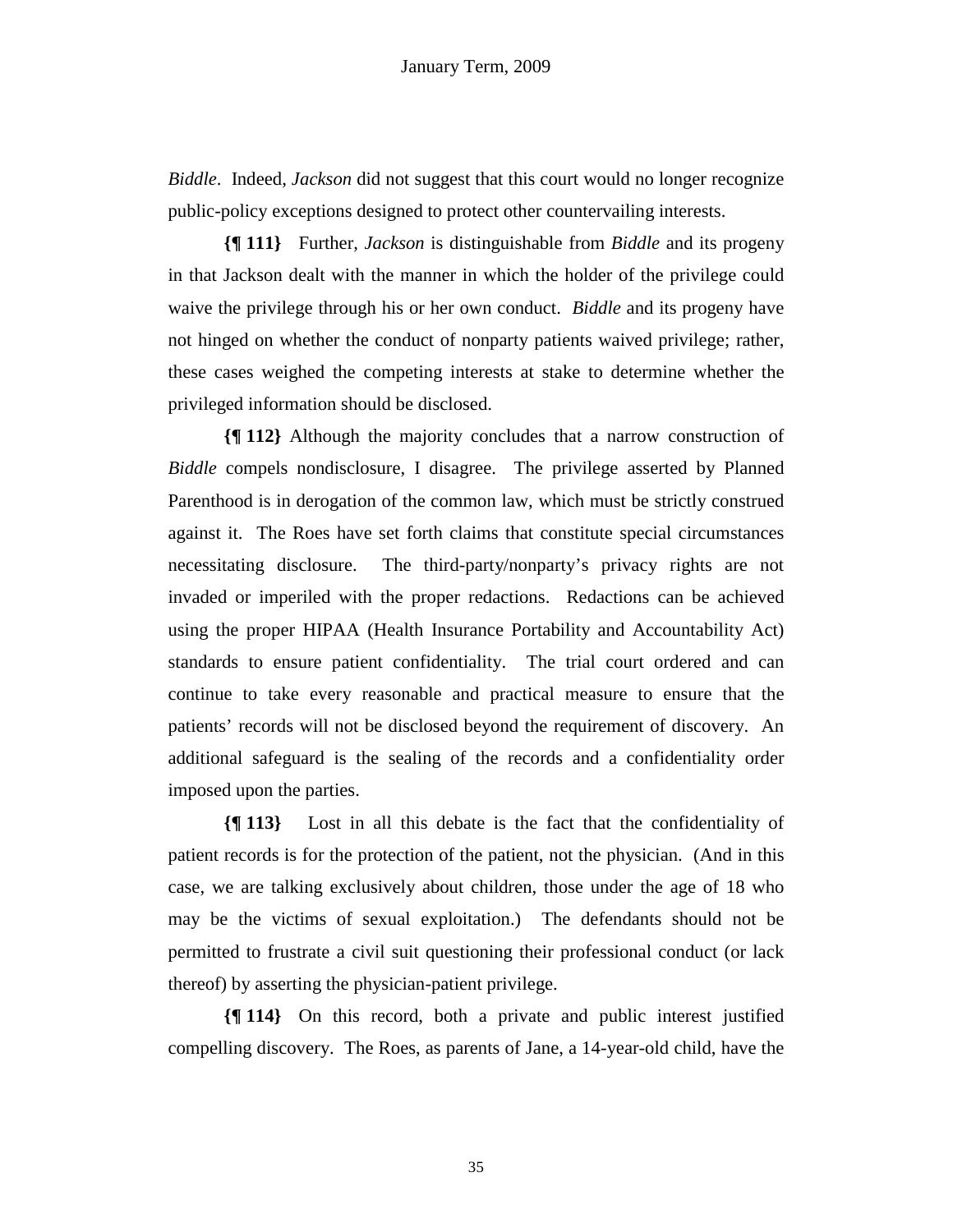right to pursue multiple claims for injury and breach of multiple statutory duties. An individual plaintiff or plaintiffs should be permitted the opportunity to discover records that may demonstrate a pattern of ignoring and/or turning a blind eye to child abuse. Such redacted records may indeed bear a direct relation to the issue of whether Planned Parenthood's conduct was reprehensible, thus warranting punitive damages. Should the Roes' lawsuit reveal or expose such a pattern, the public derives a benefit simultaneously by learning of, and demanding accountability for, medical providers who fail to protect vulnerable children from sexual predators.

**{¶ 115}** The appellate court expressed concern that this case may present a situation wherein a jury may decide to punish Planned Parenthood for harm caused to nonparties. See *Philip Morris USA v. Williams* (2007), 549 U.S. 346, 127 S.Ct. 1057, 166 L.Ed.2d 940. This concern clearly places the cart before the horse. We are now addressing only discovery, not admissibility.

**{¶ 116}** Nevertheless, harm to nonparties may be considered by jurors for the limited purpose of helping them decide whether Planned Parenthood showed a conscious disregard for the rights and safety of other persons that had a great probability of causing substantial harm. The majority in *Philip Morris* recognized that "[e]vidence of actual harm to nonparties can help to show that the conduct that harmed the plaintiff also posed a substantial risk \* \* \* to the general public, and so was particularly reprehensible \* \* \*." *Philip Morris*, 549 U.S. at 355, 127 S.Ct. 1057, 166 L.Ed.2d 940. A recognized and principal goal of punitive damages is to deter future reprehensible conduct.

**{¶ 117}** This difference was not overlooked by Justice Stevens, who expressed befuddlement at the distinction drawn by the majority in *Philip Morris* between punishing a defendant based on harm to nonparties (not allowed) and considering the scope of wrongdoing in determining the reprehensibility. *Philip Morris*, 549 U.S. at 359, 127 S.Ct. 1057, 166 L.Ed.2d 940 (Stevens, J.,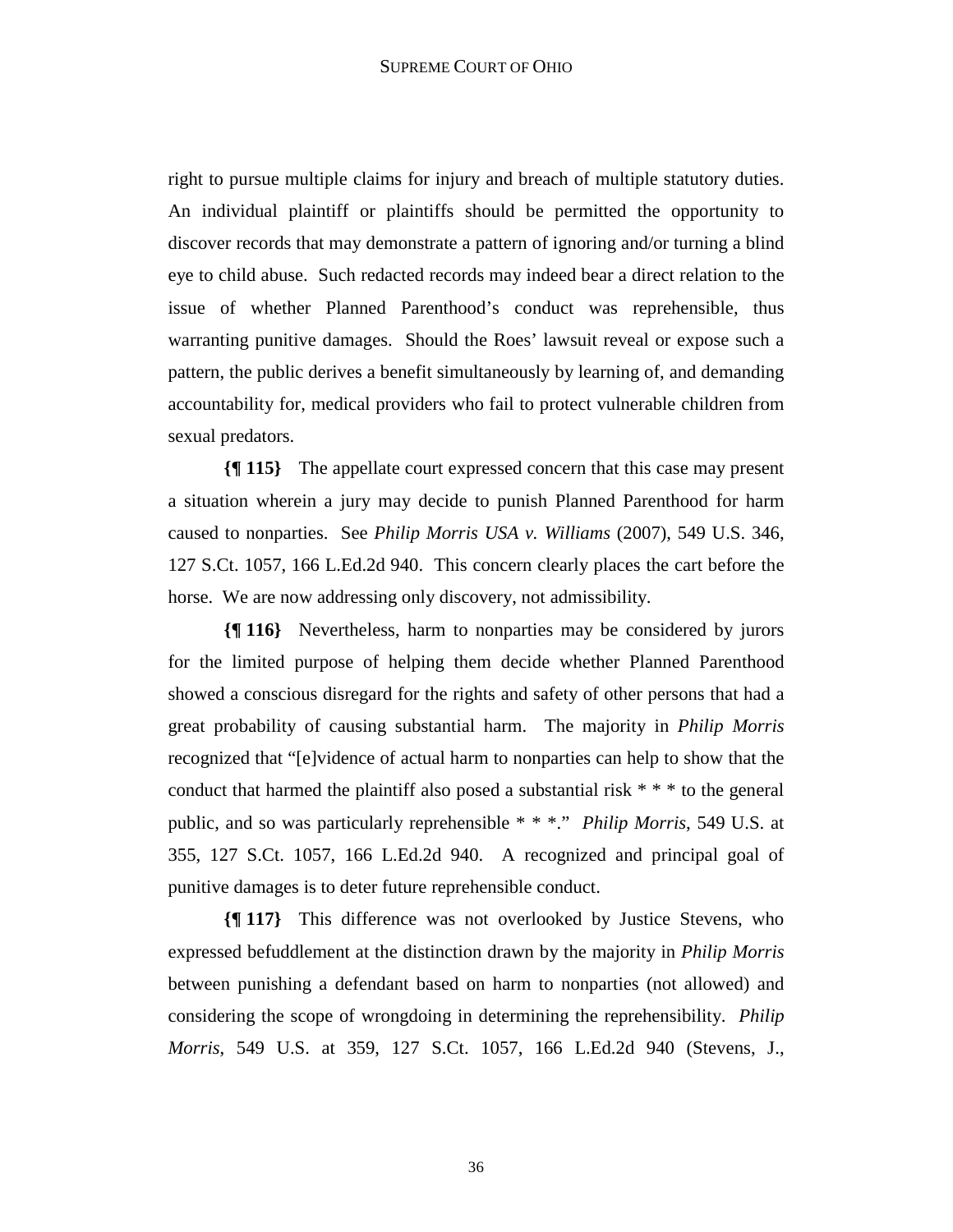dissenting). Repeated breaches of the duty to report (or a complete failure to report sexual abuse) under R.C. 2151.421 would be admissible under Ohio Evid.R. 404(B) to demonstrate "proof of motive, opportunity, intent, preparation, plan, knowledge, identity, or absence of mistake or accident." This is a simple recognition that "conduct that risks harm to many is likely more reprehensible than conduct that risks harm to only a few." Id. at 357.

**{¶ 118}** The majority also concludes that punitive damages are not recoverable under former R.C. 2151.421. In doing so, the majority suggests that *Campbell v. Burton* (2001), 92 Ohio St.3d 336, 750 N.E.2d 539, did not discuss damages, just liability, and that R.C. 2744.02 and 2744.03, 149 Ohio Laws, Part II, 3500, 3508, 3510, effective April 9, 2003, limit the court's expansive interpretation of the word "liability" to civil liability only when expressly imposed by a section of the Revised Code. The obvious difficulty with this conclusion, in my view, is that these revisions of R.C. 2744.02 and 2744.03 address the liability of a political subdivision for injury or death. This case has clearly not been brought against a political subdivision. All defendants are either private individuals or a private corporation, Planned Parenthood.

**{¶ 119}** Additionally, the majority concludes that because there was no common-law duty to report child abuse, the statute that created the duty, having not explicitly authorized damages for its breach, cannot allow for punitive damages. I believe that first, this conclusion completely overlooks the legislative intent in creating the statute and its amendments, to wit: the protection of vulnerable, victimized women and children. The legislative intent is clearly to prevent further injury, crime, and exploitation.

**{¶ 120}** The majority opinion overlooks basic principles and characteristics of tort law. It is a basic principle of torts that "liability is based upon the relation of persons with others." Prosser & Keeton, Law of Torts (5th Ed.1984) 5. "Torts consists of the breach of duties fixed and imposed upon the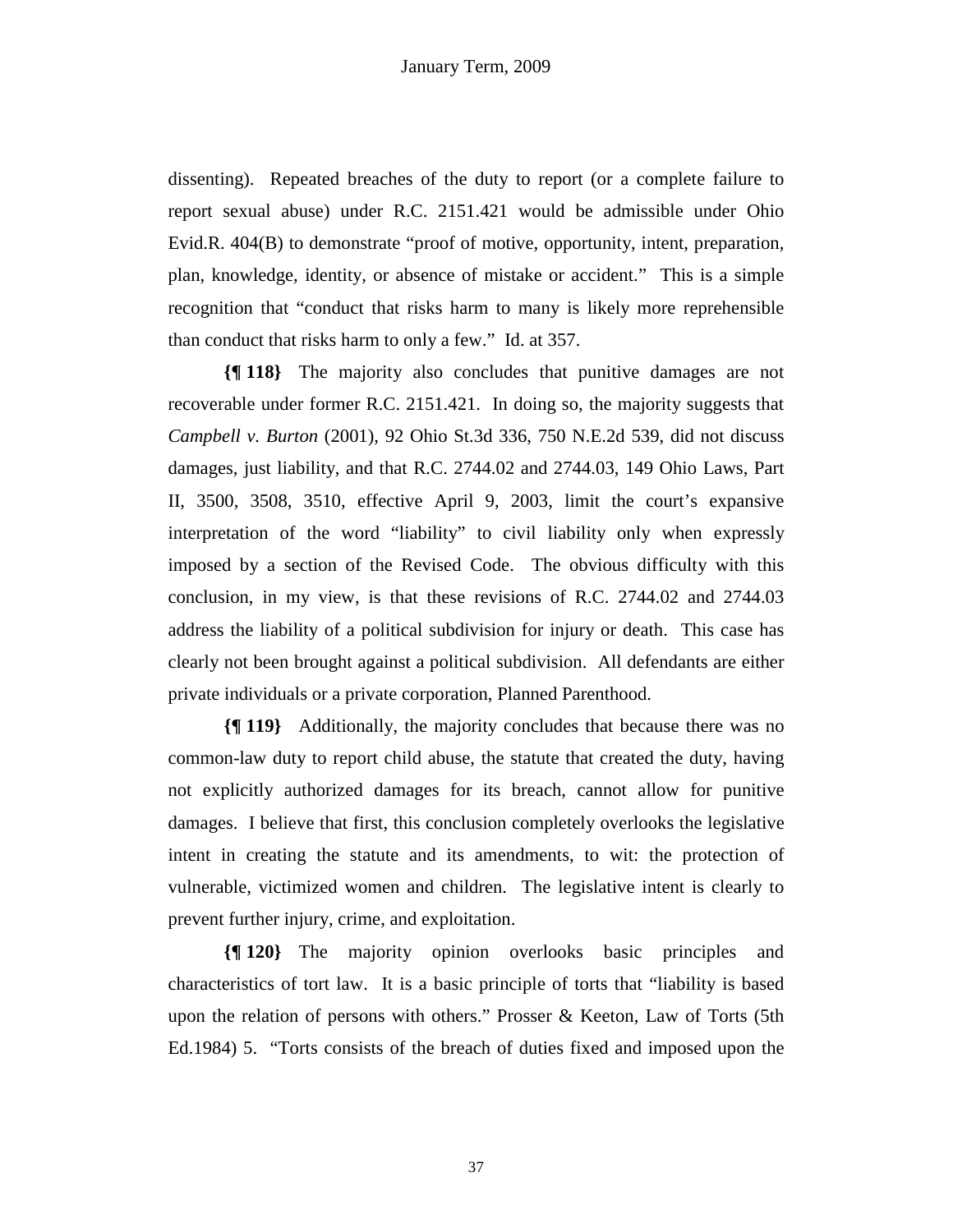parties by the law itself." Id. "The tort-feasor usually is held liable for acting \* \* \* in a way that departs from a reasonable standard of care." Id. at 6. "[T]he law of torts is concerned \* \* \* with acts which are unreasonable, or socially harmful, from the point of view of the community as a whole." Id. at 7. The Roes assert a violation of duty owed to them and their minor child, Jane, and the duty arises by both operation of law and the defendant's relationship to Jane.

**{¶ 121}** Planned Parenthood argues, and the majority holds, that there is no right to punitive damages under R.C. 2151.421 because punitive damages were not expressly provided for in R.C. 2151.99, and the amended sections are unconstitutional. Yet whoever violates R.C. 2151.421(A) is guilty of a misdemeanor of the fourth degree. When the claimed wrong partakes of a criminal nature, the wrongdoer should be brought to justice in a civil suit. Punitive damages do not rest on some abstract concept of justice, but upon sound public policy, which in this instance seeks to promote the safety and health of children and encourage reporting of abuse. We must take into account the importance of the underlying public policy jeopardized by a mandatory reporter's failure to report. As Justice Stevens noted in his dissent in *Philip Morris*, "There is little difference between the justification for a criminal sanction, such as a fine or a term of imprisonment, and an award of punitive damages." Id. at 359, 127 S.Ct. 1057, 166 L.Ed.2d 940 (Stevens, J., dissenting).

**{¶ 122}** It cannot be overlooked that the Roes have also alleged malice and wanton disregard for their rights and those of their minor child, Jane. In cases in which malice is shown, the right to punitive damages is a rule so deeply rooted in Ohio law that this court should not be permitted to carve out an exception thereto governing claims brought under former R.C. 2151.421. Punitive damages have always been two sides of the same coin, one of which is punitive, criminal, and public, and the other, which is in substance private and civil. Criminal statutes should serve as guideposts for the imposition of civil tort duties.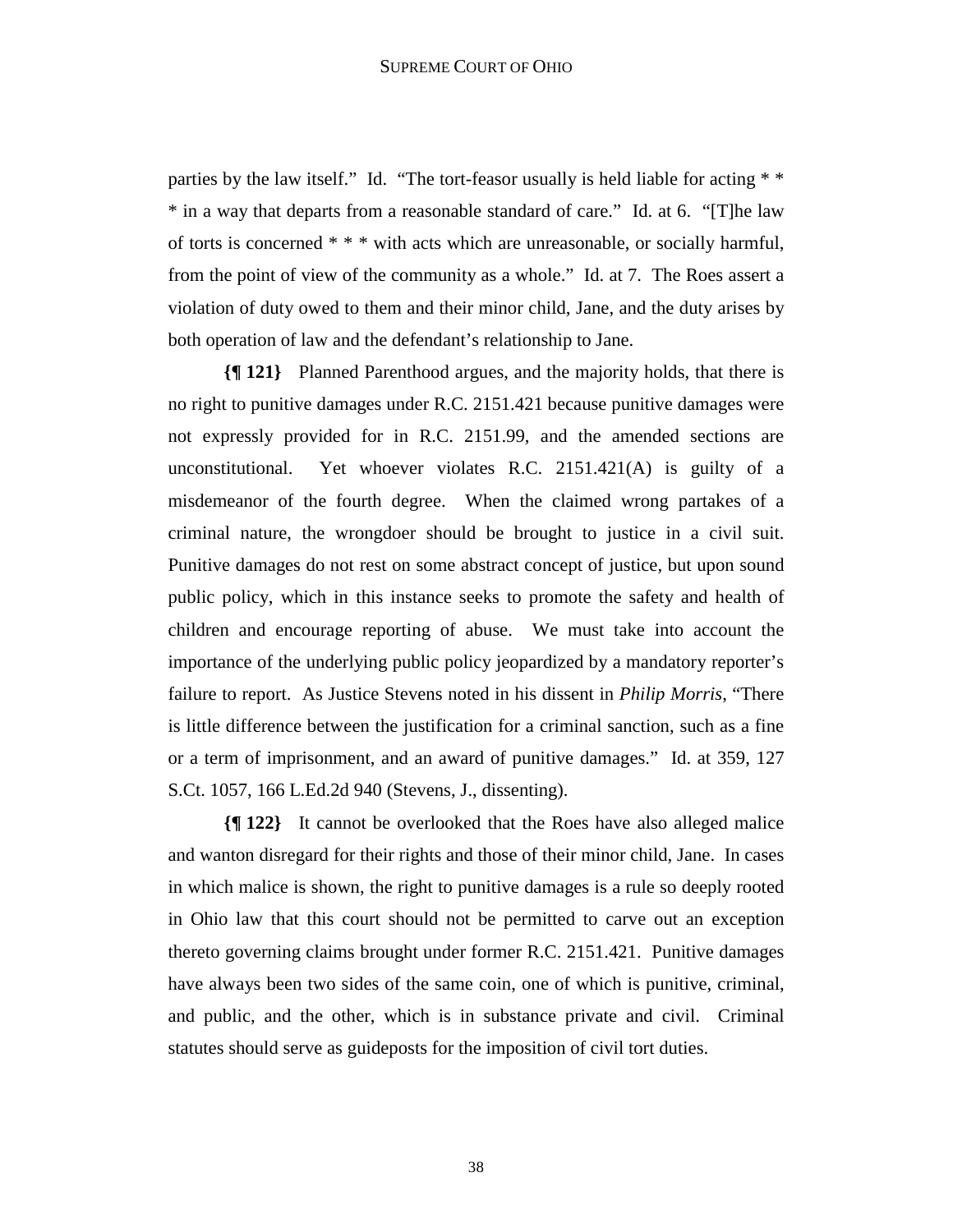**{¶ 123}** Further, sections R.C. 2151.421(G) and the former (H) support a finding that a civil remedy for punitive damages is available. These sections, by recognizing a civil immunity for "whistleblowers" — i.e., reporters under the statute — do by implication recognize a right to civil redress, including punitive damages against those mandatory reporters who fail to report known or suspected abuse. This reading of the statute recognizes that each section should be construed in connection with every other part or section to promote a harmonious whole. The ultimate inquiry is to ascertain the legislative intent. Here, that intent is to encourage reporting, provide civil immunity for those who make a false report in good faith, and also hold liable those who fail in their duty to protect children such as Jane who are victims of sexual predators. In my view, this intent was clear even before H.B. 280. We should presume that the General Assembly did not intend the absurd results from the operation of the statute reached by the majority, which in effect shields nonreporters.

**{¶ 124}** Jane is certainly a member of the class that the statute is designed to protect. The underlying purpose of the statute is to afford her the full panoply of civil damages when a breach is established. A medical provider, regardless of the area in which the individual physician specializes, obviously has a fiduciary relationship with his or her patient warranting compliance with the standard of care required of all physicians in the medical community at large. Although the majority concludes that there was no common-law duty to report child abuse, there has *always* been a common-law duty to report serious crime. Child abuse, sexual battery, and rape are serious crimes.

**{¶ 125}** The majority opinion rendered today does more to protect the adult defendants (i.e., Planned Parenthood) than sexually abused children. The opinion likewise undermines parents' rights to protect their minor children and to guide their medical treatment. The trial court properly exercised its discretion and granted discovery to the Roes so that they might pursue their claims. Mandatory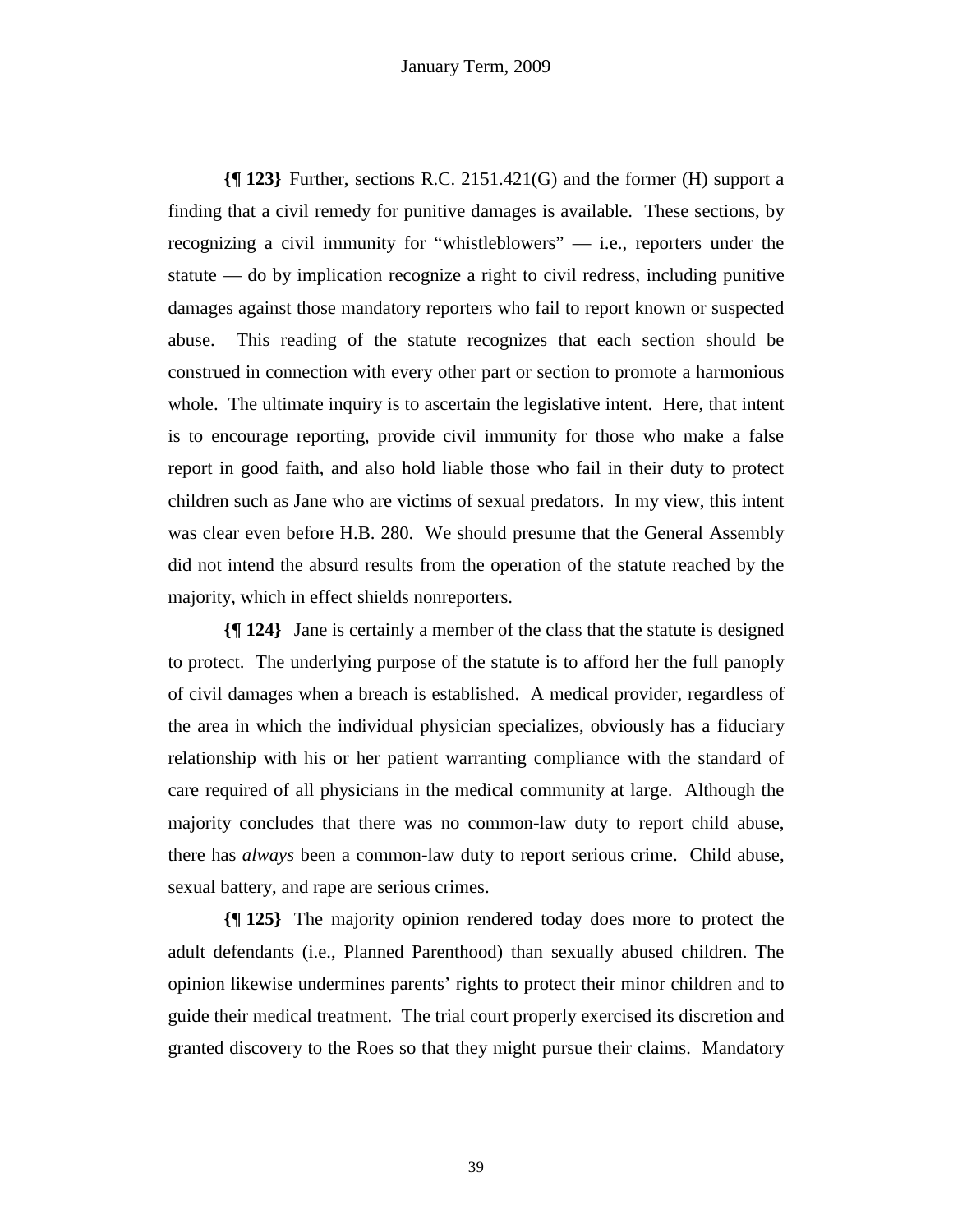reporting must be encouraged, expected, and demanded. The Roes should not be effectively denied the opportunity to seek remedies the law affords them. R.C. 1.47(C) provides: "In enacting a statute, it is presumed that:  $* * * A$  just and reasonable result is intended." The result today is neither just nor reasonable.

\_\_\_\_\_\_\_\_\_\_\_\_\_\_\_\_\_\_

 Crabbe, Brown & James, L.L.P., Brian E. Hurley, and Robert J. Gehring; Keating, Muething & Klekamp, P.L.L., Richard L. Creighton Jr., William A. Posey, and Charles M. Miller; and White, Getgey & Meyer Co., L.P.A., and Nicholas E. Bunch, for appellants.

 Vorys, Sater, Seymour & Pease, L.L.P., Daniel J. Buckley, Michael R. Thomas, John J. Kulewicz, Suzanne K. Richards, Dorothea K. Langsam, Maureen P. Tracey, Jacob D. Mahle, Alexandra T. Shimmer, and Barbara Bison Jacobson, for appellees.

 Joseph T. Deters, Hamilton County Prosecuting Attorney, and William E. Breyer, Chief Assistant Prosecuting Attorney; Rachel A. Hutzel, Warren County Prosecuting Attorney; and Donald W. White, Clermont County Prosecuting Attorney, urging reversal for amici curiae Joseph T. Deters, Hamilton County Prosecuting Attorney, Rachel A. Hutzel, Warren County Prosecuting Attorney, and Donald W. White, Clermont County Prosecuting Attorney.

 Kirkpatrick Law Offices P.C., and Joel J. Kirkpatrick; and Mailee K. Smith, urging reversal for amici curiae members of the U.S. Congress from the State of Ohio.

 Langdon Law L.L.C., and David R. Langdon; and Alliance Defense Fund and Jeffrey A. Shafer, urging reversal for amici curiae Dr. and Mrs. Jack Willke, Center for Bioethical Reform, Center for Bioethics at Cedarville University, Citizens for Community Values, Citizens Media Group, Cleveland Lawyers for Life, Cleveland Right to Life, Columbus Right to Life, Dayton Right to Life, Family First, Healthy Beginnings, Institute for Principled Policy, Life Issues